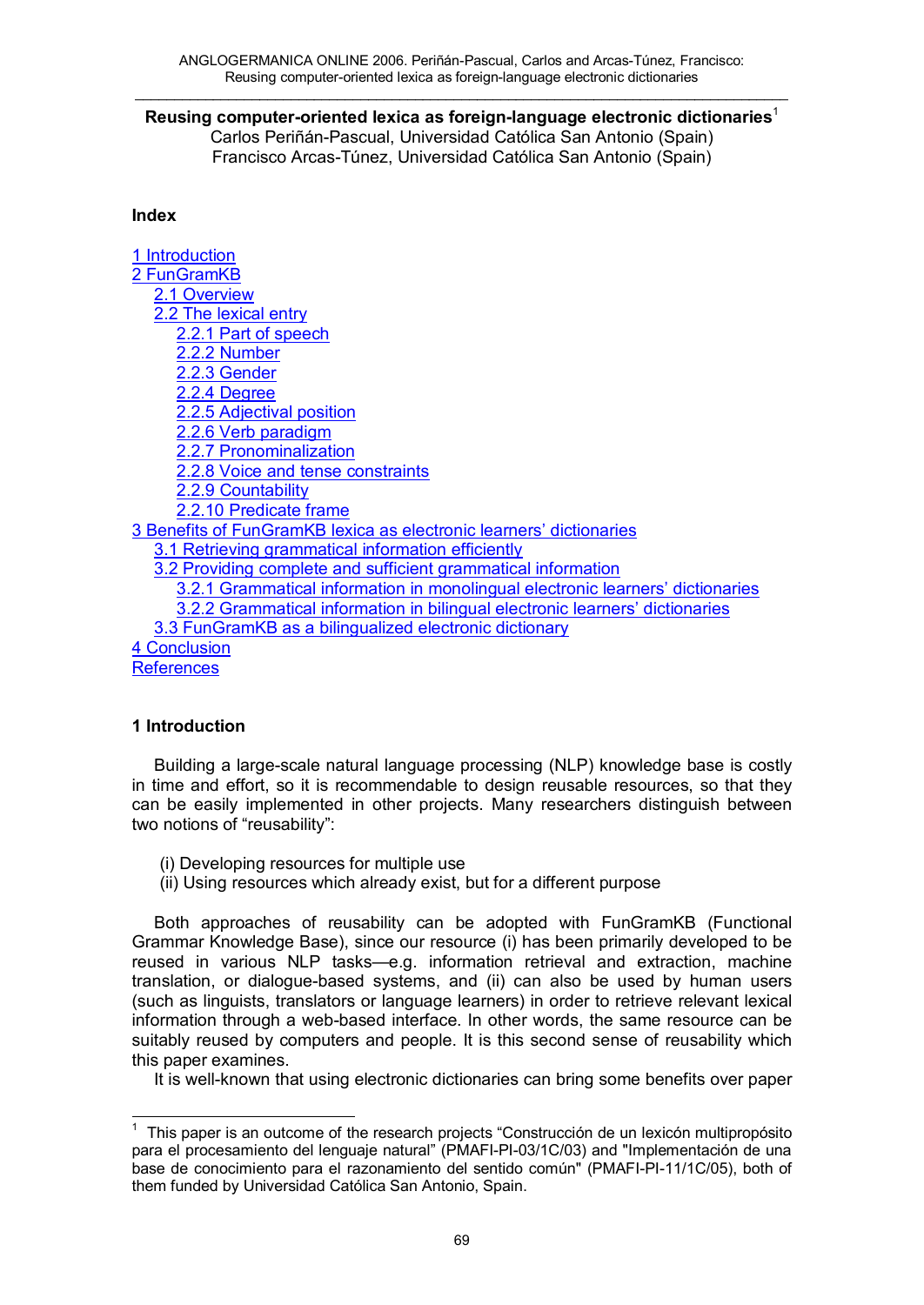dictionaries (Nesi 1998; De Schryver 2003):

- (i) powerful search capabilities
- (ii) rapidity of data retrieval
- (iii) removal of linear text restrictions (through hyperlinking)
- (iv) ever-increasing storage capacity

However, it is time to move to a new generation of dictionaries by attempting to adapt them to the electronic medium, and not developing just computerized versions of hardcopies (Perry 1997; De Schryver 2003).

The hypothesis of this paper is that FunGramKB lexica can be reused as humanoriented dictionaries which can make up what electronic learners' dictionaries<sup>2</sup> lack. More particularly, the purpose of this paper is two-fold: to present a description of the grammatical features and values in FunGramKB lexica (section 2), and to justify why these data can make our knowledge base become a more efficient electronic lexical resource (section 3).

# **2 FunGramKB**

### **2.1 Overview**

FunGramKB is a complex knowledge base which comprises two comprehensive information levels, where several independent modules are interrelated:

Lexical level (i.e. linguistic knowledge):

- · The lexicon stores morphosyntactic, pragmatic and collocational information of lexical units**.**
- · The morphicon helps our system to handle cases of inflectional morphology.

Cognitive level (i.e. non-linguistic knowledge):

- The ontology is presented as a hierarchical structure of well-defined concepts used by ordinary humans when talking about everyday situations.
- · The cognicon stores procedural knowledge by means of cognitive macrostructures, i.e. script-like schemata in which a sequence of stereotypical actions is organised on the basis of temporal continuity.
- · The onomasticon stores information about instances of entities, such as people, cities, products, etc.

The differentiation between lexical and cognitive modules in FunGramKB is not based on the traditional distinction between linguistic and encyclopaedic knowledge respectively, but on the borderline between knowledge about words and knowledge about the model of the world, being the latter more restricted than encyclopaedic knowledge. The main consequence of this two-level design is that every lexical module is language-specific, while every cognitive module is shared by all languages. In other words, computational lexicographers must develop one lexicon and one morphicon for English, one lexicon and one morphicon for Spanish and so on, but knowledge engineers build just one ontology, one cognicon and one onomasticon to process any language input cognitively.

Nowadays language engineers usually develop resources for a particular NLP

 $\frac{1}{2}$  Along this paper we use the term "electronic dictionaries" for human-oriented dictionaries in machine-readable format (e.g. PEDs, dictionaries on CD-ROM/DVD and on-line dictionaries), and the term "learners' dictionary" to refer to any type of dictionary (i.e. monolingual, bilingual or multilingual) written specifically for L2 learners.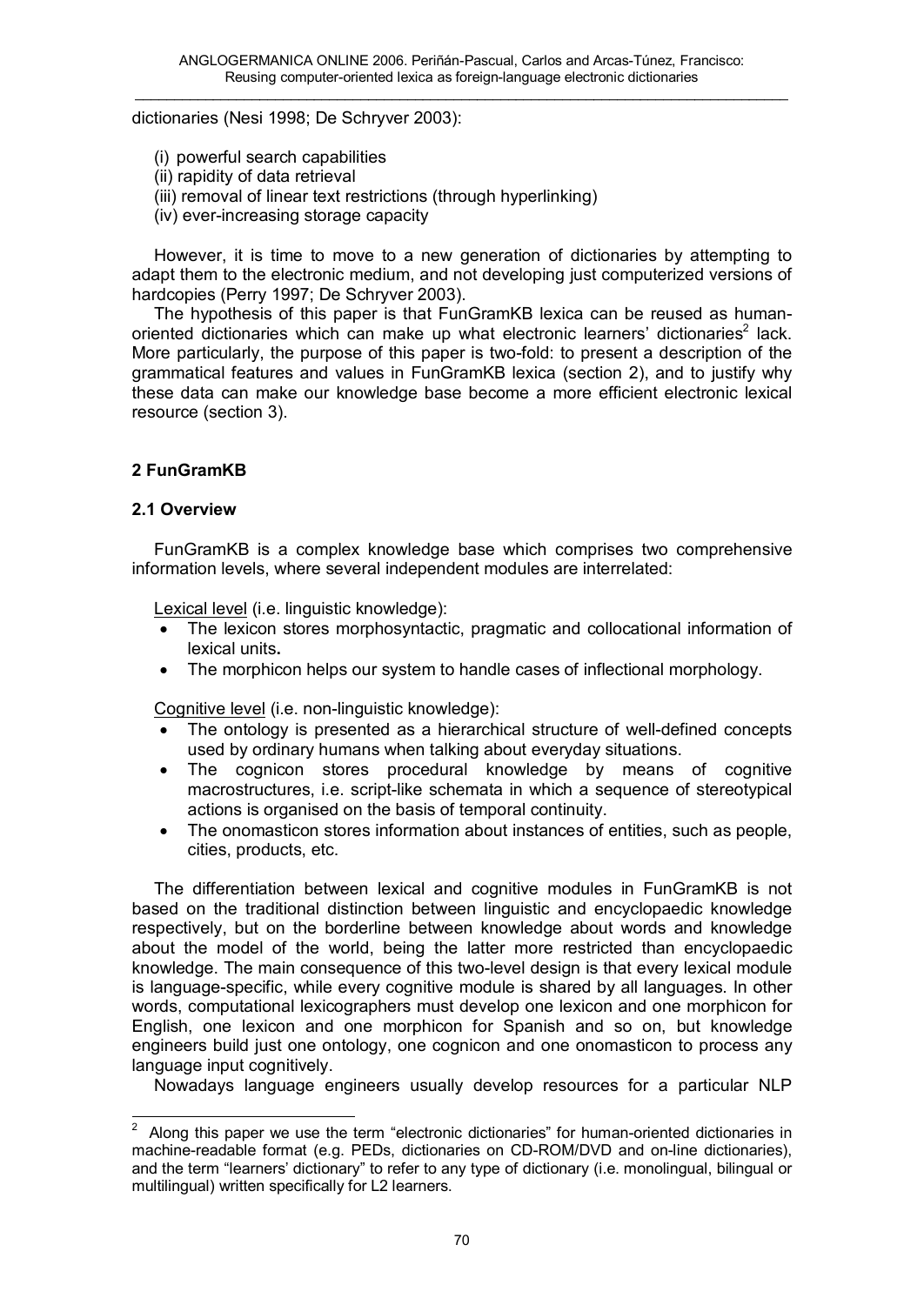application in a particular domain. This modus operandi leads to greater efficiency in knowledge representation, but the main drawback is the lack of flexible portability to other domains or tasks when adjusting existing NLP systems to meet the new requirements of other applications (Lenci 2000). Since building a large-scale NLP knowledge base is costly in time and effort, it is recommendable to design reusable and updatable resources, so that they can be easily maintained or improved in different projects along the time (Floridi 1999). FunGramKB is multipurpose in the sense that it is both multifunctional and multilingual. In other words, FunGramKB can be reused in various NLP tasks (e.g. information retrieval and extraction, machine translation, dialogue-based systems, etc) and with several natural languages.

# **2.2 The lexical entry**

With the purpose of designing robust lexica for FunGramKB, we chose to follow EAGLES $3$  (1993, 1996a, 1996b, 1999; Underwood and Navarretta 1997) and OLIF<sup>4</sup> (Lieske *et al.* 2001, McCormick 2002, McCormick *et al.* 2004) guidelines for lexicographic standards. Taking them as the starting point of FunGramKB lexical level, we soon realised that, although facilitating a homogeneous and consistent lexicographic work, we could not confine ourselves to their recommendations, particularly regarding full-featured predicate frames and meaning postulates.

Currently lexical modules for English and Spanish are being populated in FunGramKB. Table 1 contains the types of grammatical features being present in our lexical entries:<sup>5</sup>

|                                | <b>Nouns</b> | Adjectives | Verbs |
|--------------------------------|--------------|------------|-------|
| PART OF SPEECH                 | en/sp        | en/sp      | en/sp |
| <b>NUMBER</b>                  | en/sp        | sp         |       |
| <b>GENDER</b>                  | sp           | sp         |       |
| <b>DEGREE</b>                  |              | en         |       |
| <b>ADJECTIVAL POSITION</b>     |              | en/sp      |       |
| <b>VERB PARADIGM</b>           |              |            | en/sp |
| <b>PRONOMINALIZATION</b>       |              |            | sp    |
| <b>VOICE/TENSE CONSTRAINTS</b> |              |            | en/sp |
| <b>COUNTABILITY</b>            | en/sp        |            |       |
| <b>PREDICATE FRAME:</b>        |              |            |       |
| <b>SEMANTIC PATTERN</b>        |              |            | en/sp |
| <b>PREFERENCES</b>             |              |            | en/sp |
| PHRASE PATTERNS                |              |            | en/sp |
| <b>SYNTACTIC PATTERNS</b>      |              |            | en/sp |
| <b>ALTERNATIONS</b>            |              |            | en/sp |

## Table 1. Grammatical features in FunGramKB lexica

l <sup>3</sup> EAGLES (The Expert Advisory Group on Language Engineering Standards) is an initiative sponsored by the European Commission which aims to provide recommendations for the standardization of the language technologies field. More particularly, the Computational Lexicons Interest Group is in charge of analysing the main practices in lexicographic encoding by comparing computational lexical resources available in European languages such as Catalan, Danish, Dutch, English, French, German, Greek, Irish, Italian, Portuguese, Spanish and Swedish.

<sup>4</sup> OLIF (Open Lexicon Interchange Format) is an XML-compliant lexical and terminological exchange format specifically designed for users of language technology tools.

<sup>5</sup> The "en" and "sp" tags represent English and Spanish languages respectively.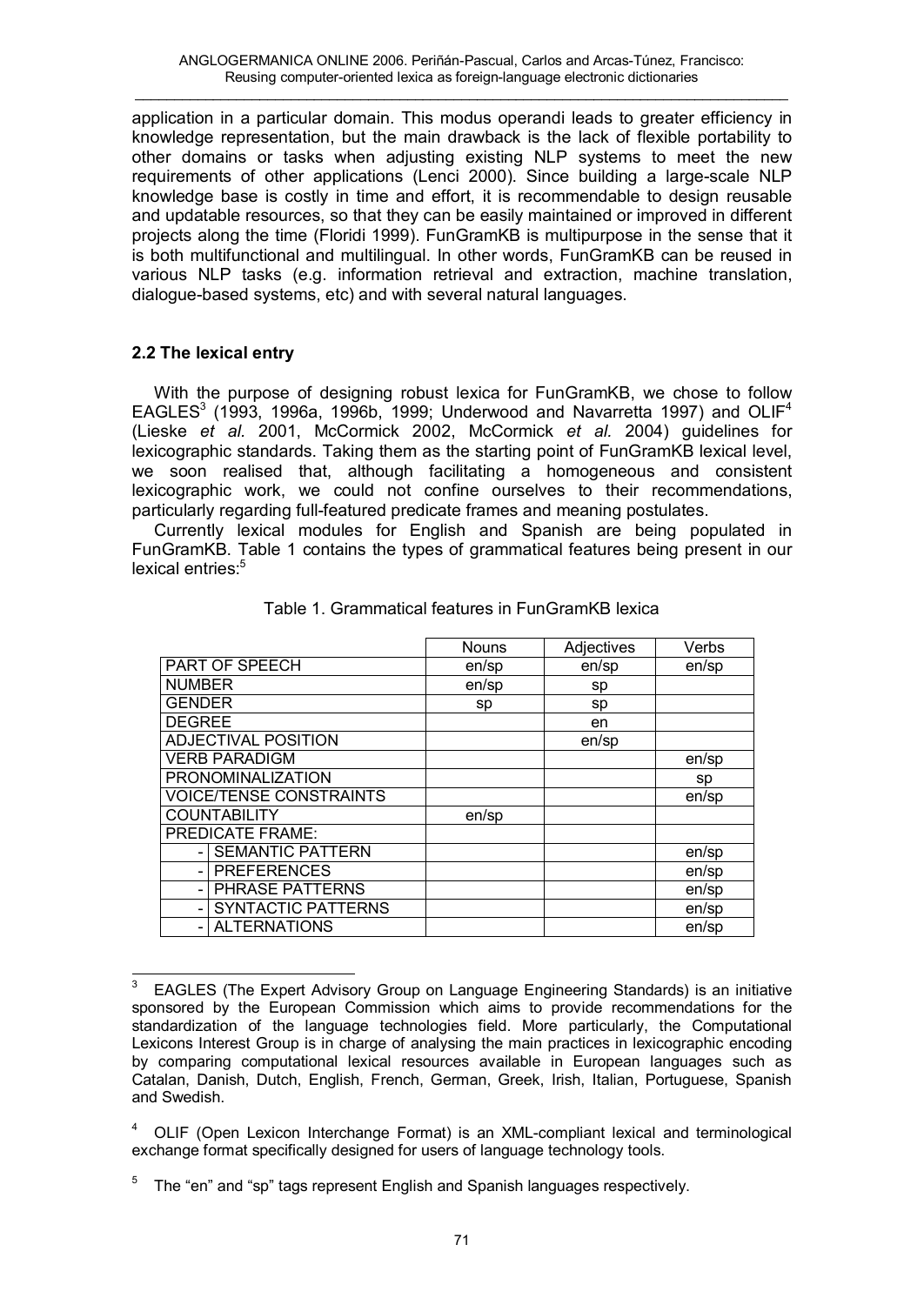Computationally speaking, FunGramKB lexical entries take the form of feature-value data structures formatted in XML. XML was chosen as the formal language for knowledge representation since it helps the system transfer structured data faster, thus facilitating the access to information. Grammatical features in Table 1 are described more accurately in the next sections.

# **2.2.1 Part of speech (ptOfSpeech)**

FunGramKB lexica only store content words (i.e. nouns, adjectives and verbs). This part-of-speech information can be automatically inferred from the root metaconcept which the basic concept linked to the entry belongs to. $6$  In other words, lexical units mapped to metaconcepts #ENTITY, #EVENT and #QUALITY own values "noun", "verb" and "adj" respectively in feature <ptOfSpeech>. For example:

```
(1) <entry ConceptUserId="+TABLE_00">
        <mono>
           <keyDC>
               <canForm>table</canForm> 
               <ptOfSpeech>noun</ptOfSpeech> 
            </keyDC> 
         </mono>
      </entry>
```
## **2.2.2 Number**

Feature <number> in FunGramKB lexical entries can have various values: "dreg" (dual-regular),<sup>7</sup> "dirreg" (dual-irregular), "sgt" (singulare *tantum*), "plt" (plurale *tantum*) and "invar" (invariant). For example:

(2) <entry ConceptUserId="+TABLE\_00"> <mono> <keyDC> <canForm>table</canForm> <ptOfSpeech>noun</ptOfSpeech>

- (ii) Basic concepts are used in FunGramKB as defining units enabling the construction of meaning postulates for basic concepts and terminals, as well as taking part as selection preferences in thematic and predicate frames.
- (iii)Finally, the terminal level is not hierarchical structured. The borderline between basic concepts and terminals is based on their definitory potential to take part in meaning postulates.

Some grammarians use the term "dual" for those lexical units where exactly two people or objects are meant. In FunGramKB the term is used to refer to the singular-plural duality in which lexical units can be involved.

<sup>6</sup> <sup>6</sup> Our ontological model distinguishes three different conceptual levels, each one of them with concepts of a different type, i.e. metaconcepts, basic concepts and terminals:

<sup>(</sup>i) Metaconcepts constitute the upper level in the taxonomy. The analysis of the main upperlevel linguistic ontologies led to a metaconceptual model whose design contributes to the integration and exchange of information with other ontologies. Moreover, our metaconcepts play the role of "hidden categories", that is, concepts which aren't linked to any lexical unit so that they can serve as hidden superordinates and avoid circularity. Root metaconcepts are #ENTITY, #QUALITY and *#*EVENT.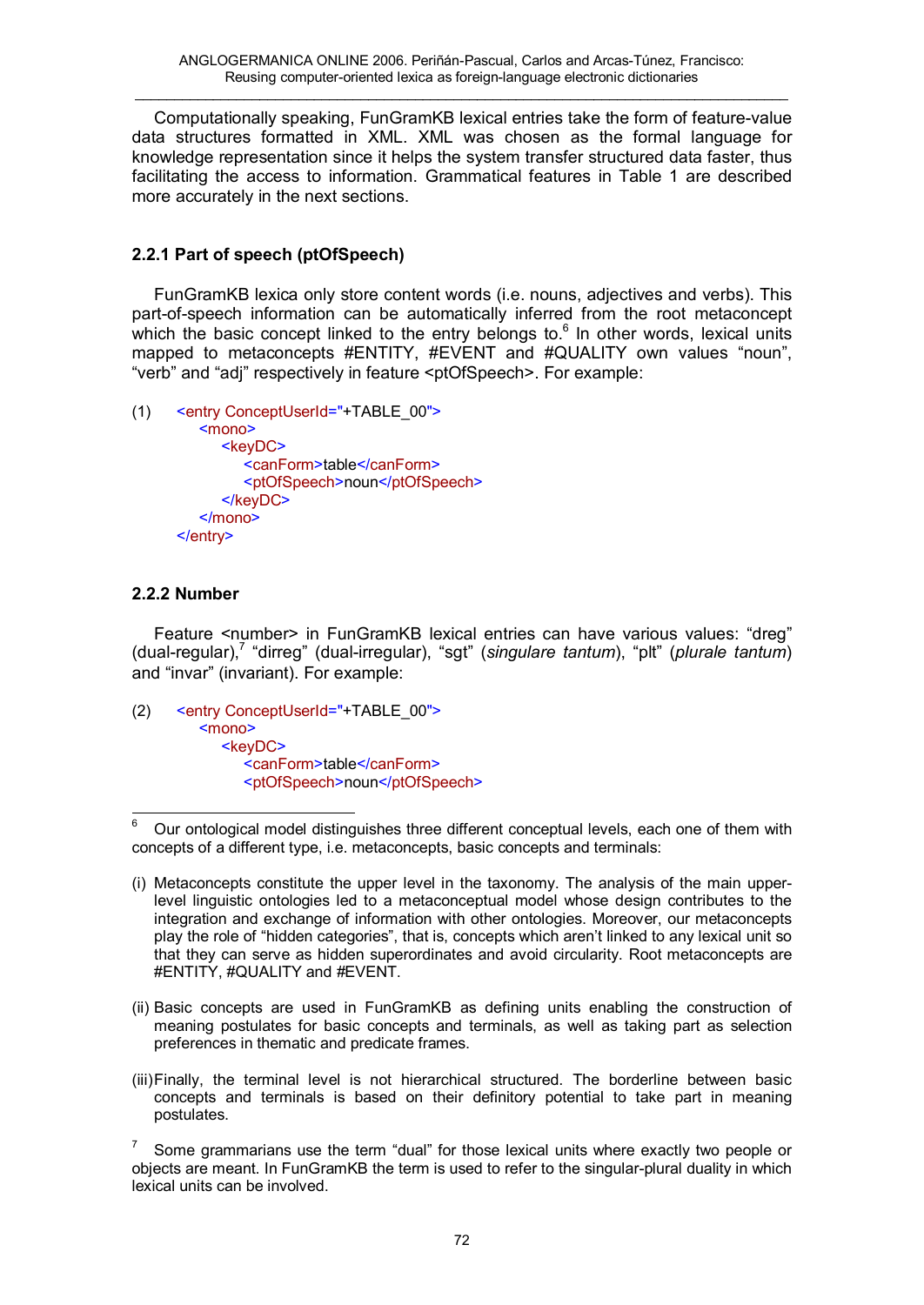</keyDC> <monoDC> <monoMorph> <number>dreg</number> </monoMorph> </monoDC> </mono> </entry>

Values "dreg" and "dirreg" correspond to nouns or adjectives belonging to the classic binary opposition singular-plural. In the case of "dreg", every language owns a set of expression rules which let the system construct plural signifiers by assigning morphological markers. In the case of "dirreg", no expression rule can be applied for plural constructions, because plural signifiers cannot be formed out of singular forms. Hence plural forms are stored in the morphicon.

On the other hand, "sgt", "plt" and "invar" are used for those nouns or adjectives where the plurality does not come from any inflectional process but from syntactic markers. Unlike "invar" (e.g. *species* [en] or *análisis* [sp]*)*, values "sgt" (e.g. *dust* [en] or *salud* [sp]) and "plt" (e.g. *trousers* [en] or *alicates* [sp]) refer to lexical units which are not involved in the singular-plural duality.

# **2.2.3 Gender**

In FunGramKB, feature <gender> presents the following values: "dreg" (dualregular), "dirreg" (dual-irregular), "m" (masculine), "f" (feminine), "c" (common) and "am" (ambiguous). For example:

```
(3) <entry ConceptUserId="+CAT_00">
        <mono>
           <keyDC>
              <canForm>gato</canForm> 
              <ptOfSpeech>noun</ptOfSpeech>
           </keyDC>
           <monoDC>
              <monoMorph>
                  <gender>dreg</gender> 
               </monoMorph> 
            </monoDC>
         </mono>
      </entry>
```
Values "dreg" and "dirreg" are assigned to nouns and adjectives taking part in the masculine-feminine opposition. In the case of "dreg", the system can build the feminine form by applying a language-specific set of regular expressions. In the case of "dirreg", the gender duality of the signifier cannot be derived automatically through regular expressions, so the feminine form must be stored in the morphicon.

Values "m" and "f" are assigned to nouns which only appear as masculine (e.g. *árbol*) or feminine (e.g. *tribu*) respectively.

Other nouns and adjectives can belong to the "c" category, where the same word form is used for both genders (e.g.*artista, verde)*.

Finally, "am" is assigned to those nouns which admit both genders without a shift in form or meaning (p.ej. *mar*).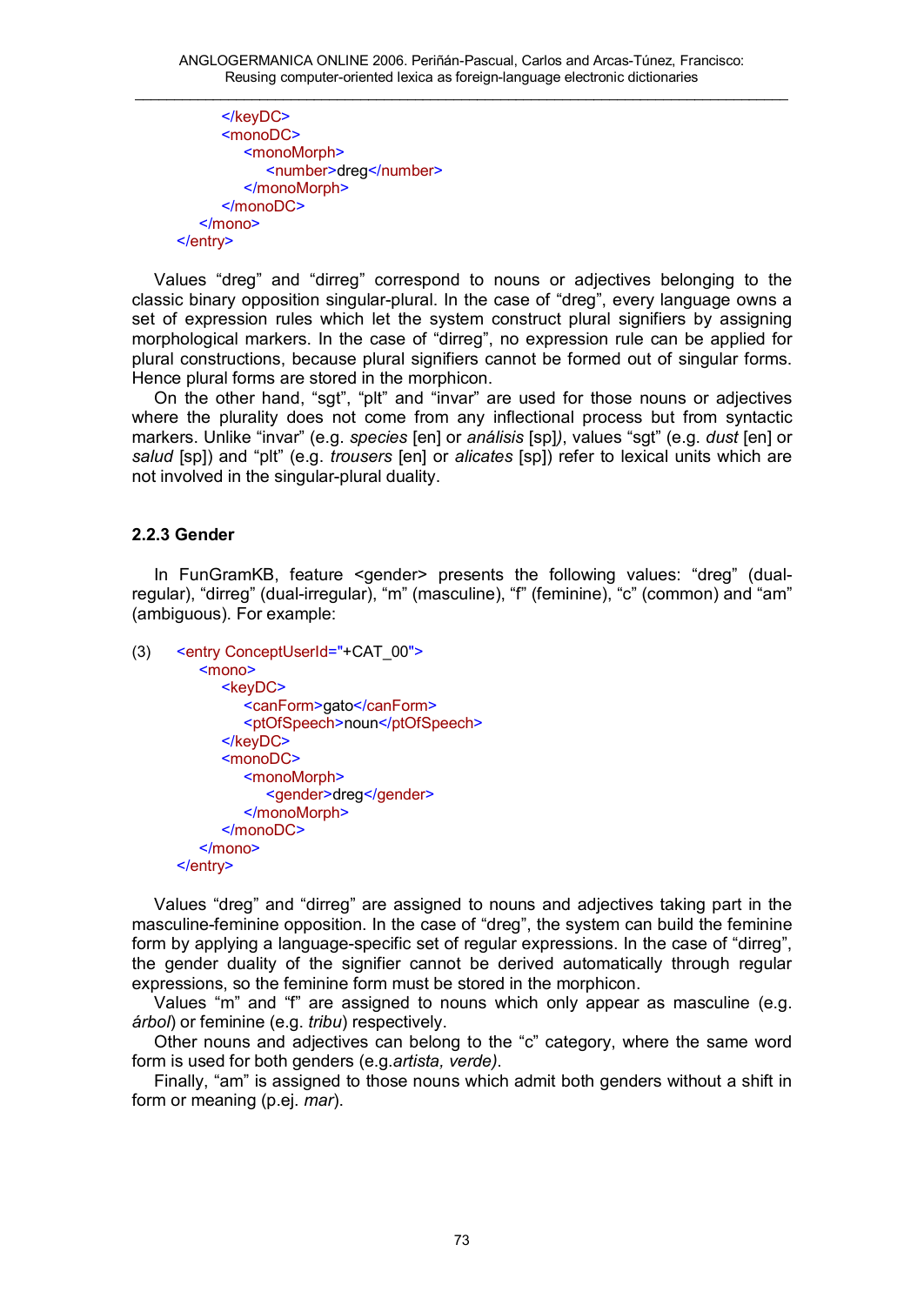## **2.2.4 Degree**

Feature <degree> enables the system to know if comparative and superlative forms of English adjectives<sup>8</sup> are built in an inflectional or periphrastic way, since FunGramKB is not ready to find out the number of syllables in lexical units. For example:

```
(4) <entry ConceptUserId="+GENEROUS_00">
        <mono>
           <keyDC>
               <canForm>generous</canForm> 
               <ptOfSpeech>adj</ptOfSpeech> 
           </keyDC>
           <monoDC>
              <monoMorph>
                  <degree regularEn="peri">reg</degree> 
               </monoMorph>
            </monoDC>
         </mono>
      </entry>
```
The morphicon stores all those cases where the lemma is not used as the root of the comparative or superlative forms.

# **2.2.5 Adjectival position (synType, synPosition)**

FunGramKB lexica store information about the standard position of adjectives within a phrase, distinguishing three different values: "attrib" (just attributive), "pred" (just predicative) and "attrib-pred" (attributive or predicative). For example:

```
(5) <entry ConceptUserId="+BEAUTIFUL_00">
        <mono>
           <keyDC>
               <canForm>handsome</canForm> 
               <ptOfSpeech>adj</ptOfSpeech> 
            </keyDC>
           <monoDC>
              <monoSyn>
                <synType>attrib-pred</synType> 
              </monoSyn>
           </monoDC>
        </mono>
     </entry>
```
In the case of Spanish adjectives in attributive function, a further specification is made regarding their occurrence as "prenoun" (just premodifiers), "postnoun" (just postmodifiers) or "pre-post" (premodifier or postmodifier). For example:

```
(6) <entry ConceptUserId="+GOOD_00">
        <mono>
          <keyDC>
             <canForm>buen</canForm> 
             <ptOfSpeech>adj</ptOfSpeech> 
          </keyDC>
```
<sup>&</sup>lt;u>econdon</u><br>8 This feature is not pertinent to Spanish adjectives, since they are constructed periphrastically. Exceptional instances taking the organic comparative and superlative (e.g. *mejor, peor, superior, inferior*, etc.) are stored in the morphicon.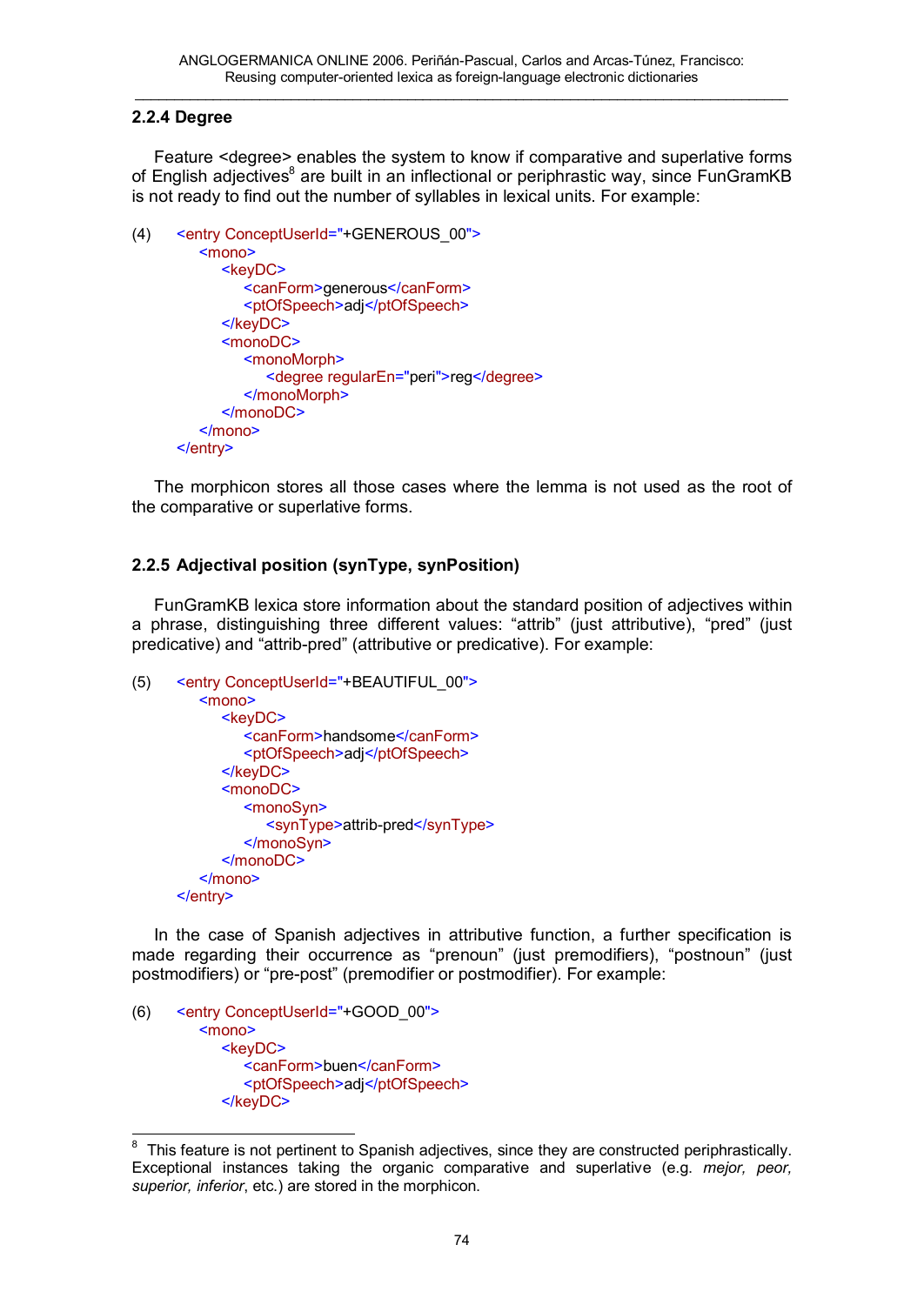```
<monoDC>
        <monoSyn>
           <synPosition>prenoun</synPosition> 
        </monoSyn>
     </monoDC>
  </mono>
</entry>
```
# **2.2.6 Verb paradigm**

Lexical entries of verbs also specify if any irregularity occurs in their inflectional paradigm. For example:

```
(7) <entry ConceptUserId="+SELL_00">
        <mono>
           <keyDC>
               <canForm>buy</canForm> 
               <ptOfSpeech>verb</ptOfSpeech> 
            </keyDC>
           <monoDC> 
              <monoMorph>
                  <verbParadigm>irreg</verbParadigm> 
              </monoMorph>
           </monoDC>
        </mono>
     </entry>
```
In any case, FunGramKB relies on the morphicon for the construction of the inflectional forms of lexical units.

## **2.2.7 Pronominalization (synType)**

Pronominalization covers the phenomenon involving reflexive clitic variations of the headword. For example:

```
(8) <entry ConceptUserId="+MOVE_00">
        <mono>
           <keyDC>
              <canForm>ir</canForm>
              <ptOfSpeech>verb</ptOfSpeech> 
            </keyDC>
           <monoDC>
              <monoSyn>
                <synType>refl-o</synType> 
              </monoSyn>
           </monoDC>
        </mono>
      </entry>
```
The four different values are described as follows:

- "refl-n" (never reflexivized): No reflexive pronoun can be used with the verb, e.g. *parir*.
- "refl-a" (always reflexivized): A reflexive pronoun is obligatorily cliticised to the verb, e.g. *jactarse*.
- "refl-o" (optionally reflexivized): The verb can be reflexively marked, but the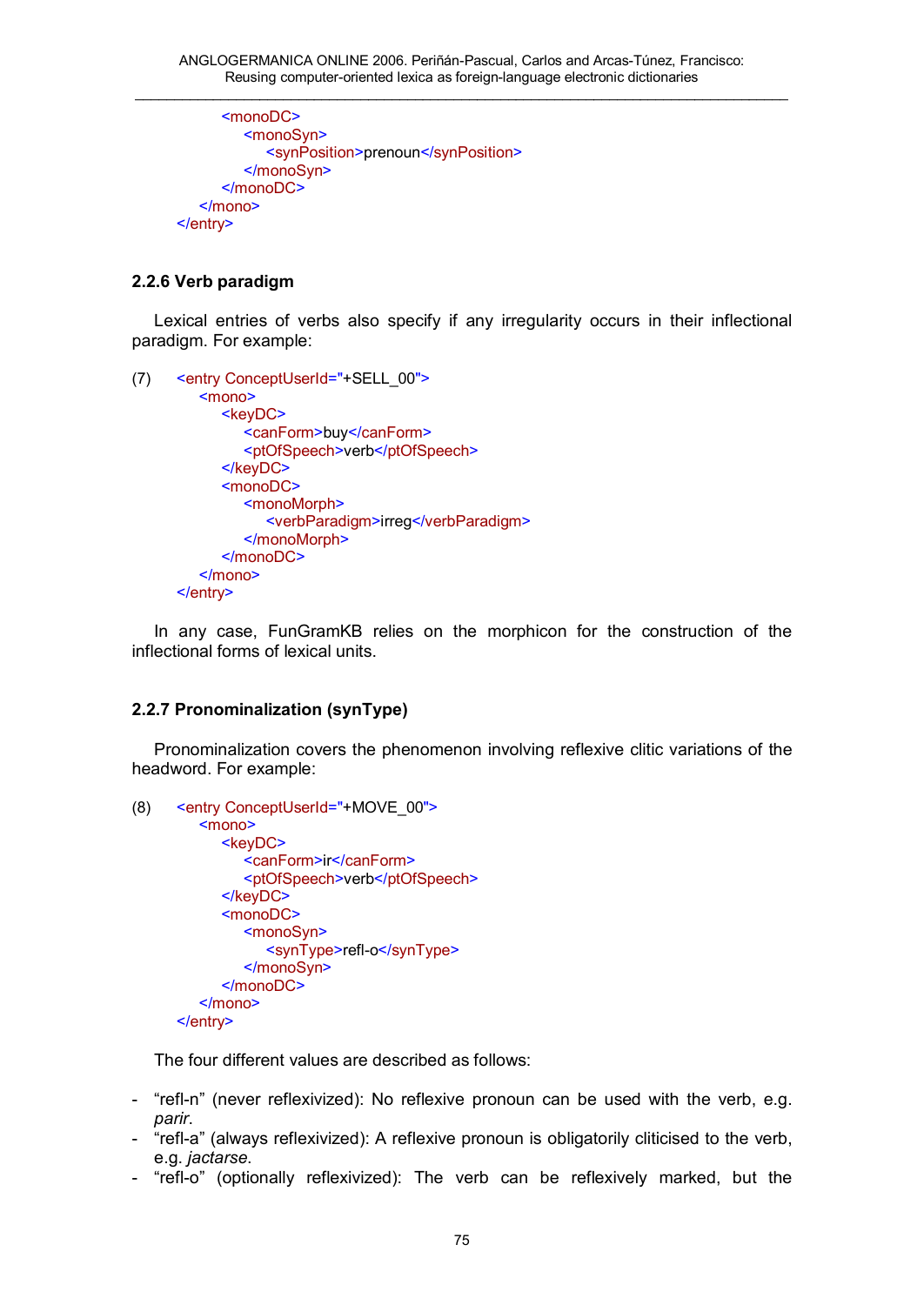presence of the reflexive clitic subtly shades the meaning of the verb's root (Robertson and Turley 2003), e.g. *ir(se)*.

- "refl-g" (grammatically reflexivized): This contextual variant of *se* is traditionally conceived as a grammatical device which affects the canonical transitivity of predicates according to the following cognitive criteria:
	- (i) transitive verbs which can be reflexively marked in order to establish a relationship of identity between the Theme and Referent (or Target) arguments of the predicate frame:
		- (a) Se miró en el espejo.
	- (ii) transitive verbs which can be reflexively marked in order to force the Theme argument into the background—including cases such as (b) passive, (c) decausative verbs or (d) indeterminate reflexives (Robertson and Turley 2003):
		- (b) Muchas pirámides se construyeron en el México antiguo.
		- (c) El vaso se rompió.
		- (d) Por aquí se come mucho helado.

In FunGramKB, pronominalization is not pertinent to those cases where the presence of the reflexive clitic alters the meaning of the verb, e.g. *acordar* (= agree) and *acordarse* (= remember), since they are conceived as two different headwords in FunGramKB lexical entries.

## **2.2.8 Voice and tense constraints**

FunGramKB is also able to cover constraints on voice and tense, because there are verbs whose morphological paradigm lacks some inflectional forms. For example, *soler* is not conjugated in the future and conditional tenses.

## **2.2.9 Countability (synType)**

Availability of noun countability information is essential to explain the syntactic behaviour of both English and Spanish nouns—although less attention has been paid to this type of classification by Spanish lexicographers (Bosque Muñoz 1999). Countability is linguistically realized by means of morphosyntactic contrasts, particularly affecting subject-verb concordance and the use of some determiners. The analysis of the world model does not provide enough information as to how the categorization of nouns can be infered, so the value of this feature cannot be derived from the location that the concept of a noun takes in the ontology. In fact, there is nothing in the make-up of things that can explain why some are perceived as mass and others as individual entities. Therefore, words must set these distinctions because they form part of our knowledge on language and not of the reality denoted by language (Bosque Muñoz 1999). Various languages can even categorize the same entity in a different way: e.g. in Spanish *consejo* and *mueble* are countable but their English equivalents *advice* and *furniture* are uncountable.

Although six degrees of countability can be found in English (Downing and Locke 1992), FunGramKB provides just three values for this feature: a noun is always countable ("cnt"), a noun is always uncountable ("mass") or a noun can sometimes behave as countable and other times as uncountable ("mass-cnt"). For example: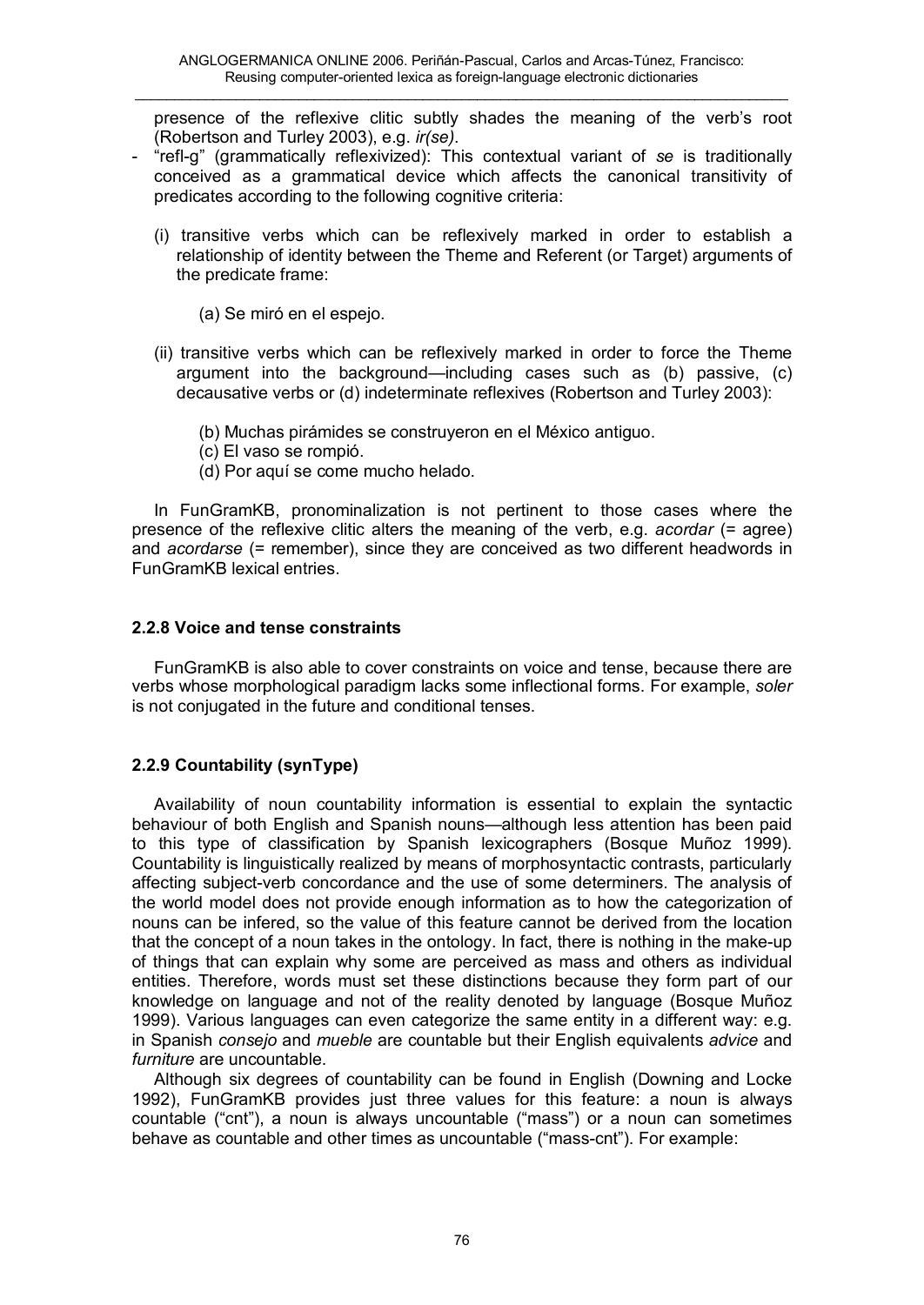(9) <entry ConceptUserId="+FLOUR\_00"> <mono> <keyDC> <canForm>flour</canForm> <ptOfSpeech>noun</ptOfSpeech> </keyDC> <monoDC> <monoSyn> <synType>mass</synType> </monoSyn> </monoDC> </mono> </entry>

The "mass-cnt" category covers cases of "recategorization" (Lyons 1968), where Spanish is one of the languages which shows more facility for this phenomenon (Bosque Muñoz 1999). Psychologically, it is more valid to treat these cases of lexical recategorization by relating countable and non-countable uses of dual nouns in the same lexical entry, instead of creating an entry for a noun denoting a class of objects and another entry for a noun referring to the material or substance from which a welldelimited unit is extracted.

# **2.2.10 Predicate frame**

In computational linguistics, predicate frames include key information which lets the machine build the underlying predication of an input text. To illustrate, we take the predicate frame of *eat* in FunGramKB, presented according to Dik's Functional Grammar model (10) and the XML format (11):  $9$ 

(10) break  $_{verb}$  ( $x_1$ : +HUMAN\_00, +ANIMAL\_00)<sub>NP / Subj / Theme</sub> ( $x_2$ : +SOLID\_00)<sub>NP</sub> / DO / Referent

```
(11) <entry ConceptUserId="+BREAK_00">
           <mono>
              <keyDC>
                 <canForm>break</canForm> 
                 <ptOfSpeech>verb</ptOfSpeech>
              </keyDC>
              <monoDC>
                 <monoSyn>
                    <frame>
                       <pattern>
                          <slot phrase="NP" syn="S" sem="Theme" /> 
                          <slot phrase="NP" syn="DO" sem="Referent" /> 
                       </pattern>
                       <alternation>Inchoativity</alternation>
                    </frame>
                 </monoSyn>
              </monoDC>
           </mono>
        </entry>
```
The predicate frame is a structural scheme stating the quantitative and qualitative valences of the verb: two subcategorized arguments with the semantic functions

l 9 Although nouns and adjectives can also have predicate frames, the current version of FunGramKB only includes those of verbs.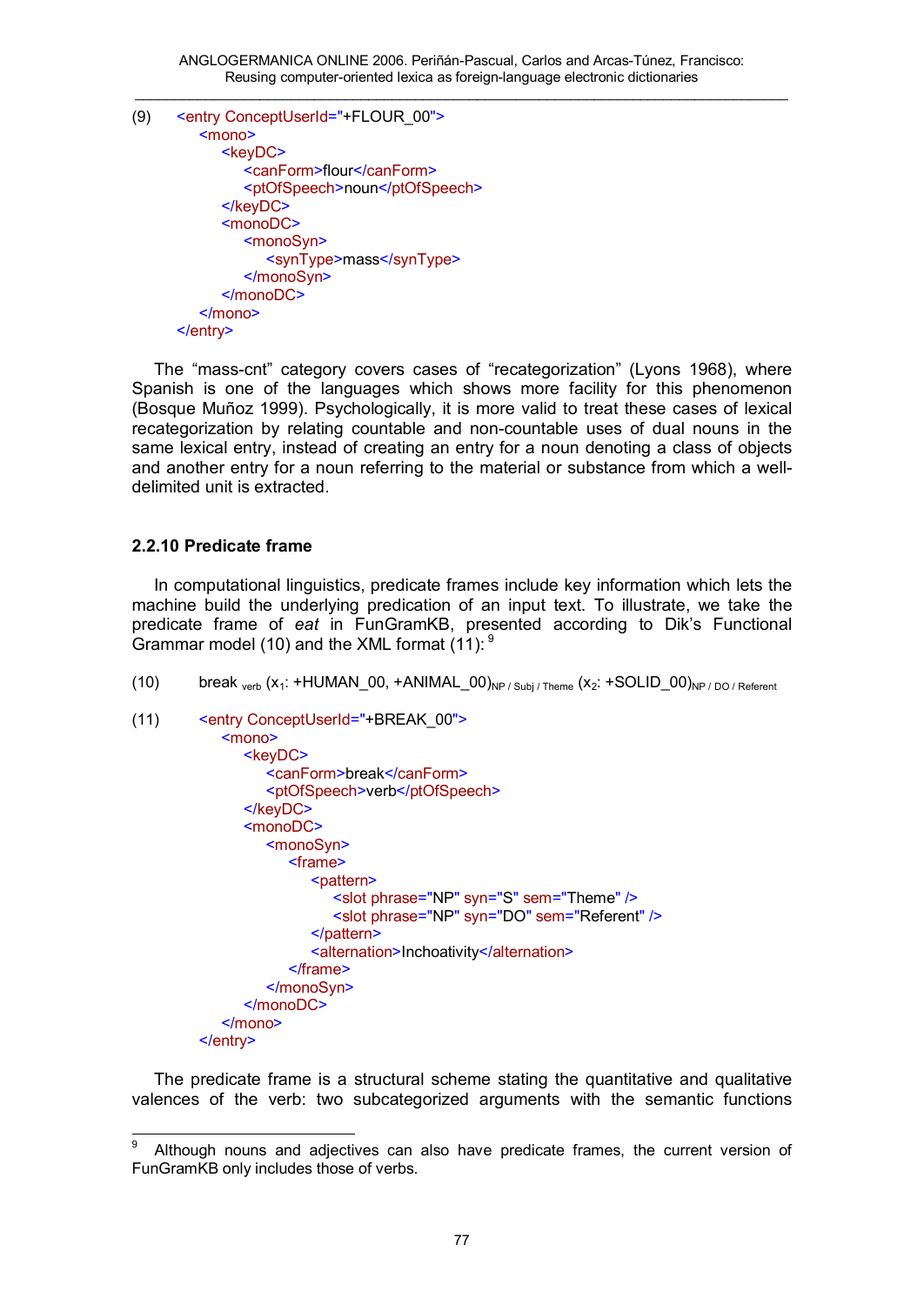Theme and Referent and the selection preferences HUMAN, ANIMAL and SOLID respectively.<sup>10</sup> The order of presentation of arguments in predicate frames is not subject to the linear order of the constituents making up the linguistic realization, since the latter is constructed from expression rules of the target language. In fact, it is an arbitrary canonic order based on the list of semantic functions.

Regarding qualitative valence, it is worthwhile to mention the following features:

- A single predicate frame cannot contain more than one argument with the same semantic function.
- Selection preferences are represented through basic concepts from the ontology

Apart from the valences, FunGramKB predicate frames are also enriches with information about subcategorization patterns and diathetic alternations. Subcategorization patterns state the phrase realizations and their syntactic behaviour in which the verb can co-occur, taking into account only those complements which are semantically necessary. For instance, subcategorization describes that *button* is a transitive verb, whose arguments are realized by noun phrases with the syntactic functions Subject and Object. On the other hand, the diathetic alternations covered by FunGramKB are inchoativity and causativity—the two alternations which involve a shift of transitivity in the verb.

# **3 Benefits of FunGramKB lexica as electronic learners' dictionaries**

Inquiring into the suitability of FunGramKB lexical model for human look-up requires to define previously the general purpose of dictionaries. Many lexicographers mistakenly think that the function of an ideal dictionary is to list all lexical entries in a language, as well as providing every type of information (e.g. morphological, syntactic, semantic, stylistic, etc) about the behaviour of lexical units in the linguistic system. In practice, however, not all dictionaries should be identical, since they must meet the particular communicative needs of their users. In other words, certain types of information should be restricted to certain types of dictionaries. For example, phonetic transcriptions are more suitable for learners' dictionaries, but translation equivalents are characteristic of bilingual dictionaries. On the other hand, learners' dictionaries should also adapt to users' command of the language: beginners are more willing to deal with translations, while advanced students need more accurate grammatical and pragmatic information in order to develop their communicative competence (Castillo Carballo and García Platero 2003). Therefore, we redefine the main goal of dictionaries as "to provide complete and sufficient lexical information efficiently". Two distinctive parts of this definition must be highlighted, since each one of them raises some lexicographical problems:

(i) Dictionaries should provide "complete and sufficient" specifications, which implies that (a) dictionaries should focus on codification and decodification functions in a balanced way, and (b) lexicographers should be able to adapt dictionaries to users' profiles. On the one hand, although electronic dictionaries can store much more data than printed dictionaries, paradoxically they do not hold all the information necessary for language production—a particularly serious problem in the case of monolingual dictionaries for Spanish (Moreno Fernández 2000; Castillo Carballo and García Platero 2003). On the other hand, abundance of lexical information can

 $10\,$ As you can see in (11), selection preferences are not stored in lexical entries. Because of their cognitive burden, selection preferences are part of thematic frames in FunGramKB ontology. However, since predicate frames are derived from thematic ones, selection preferences can definitely take part in the full construction of our predicate frames.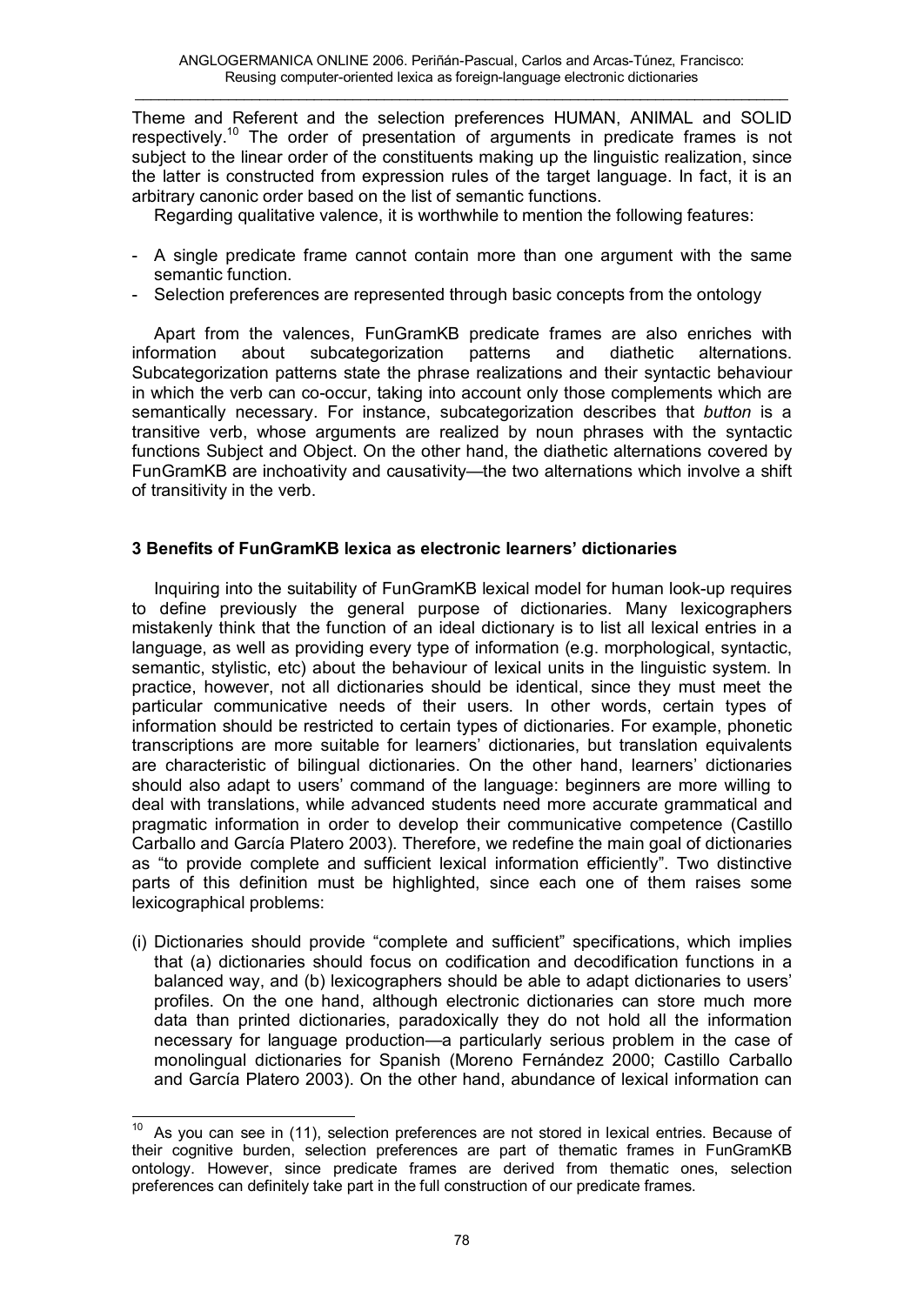slow down the look-up process, making dictionaries less efficient (Hernández 2000). Unfortunately, contents in current paper- or computer-based dictionaries do not suitably adapt to users' profiles.

(ii) Retrieving information "efficiently" implies obtaining the expected results in the shortest period of time possible (Roberts 1997). Unlike paper-based dictionaries, one of the main benefits of electronic dictionaries is that data are stored in an accessible way, so you can retrieve information very easily and quickly. However, querying systems in current electronic dictionaries are rather primitive.

These two problems are mainly due to the fact that most electronic dictionaries are still based on printed dictionaries, so both of them store the same type and amount of information. In fact, they share the same microstructure, since most electronic dictionaries even attempt to reproduce the external image of their paper counterparts (Gelpí Arroyo 2003). Many researchers think that the solution lies on the development of electronic dictionaries from scratch and not as adaptations of printed sources (Nesi 1998). We agree that computerizing paper-based dictionaries is the root of the problem; yet rather than developing the resource *ex professo*, we choose to reuse NLP lexica (i.e. computer-oriented) as electronic dictionaries (i.e. human-oriented). More particularly, in the following sections we justify why reusing FunGramKB lexica as electronic learners' dictionaries can resolve deficiencies related to (i) and (ii) from a grammatical view.

# **3.1 Retrieving grammatical information efficiently**

The most outstanding characteristics of today's electronic dictionaries are their search capabilities and the speed with which data are retrieved. For example, information on any word in a definition can be typically obtained by double-clicking on that word—an interactive process called "hyperlinking" (Nesi 1998). Lexical accessibility is also enhanced by allowing complex search routes including wildcards and/or Boolean operators. However, the ideal approach would be to use search routes which could find exactly what you need and no more (Roberts 1997). In other words, we must give up designing electronic dictionaries as information retrieval systems, whose search engine returns whole lexical entries, and start to conceive them as information extraction systems, which would provide just relevant information to users' queries.

To illustrate, let us examine feature <verbParadigm>, for which NLP lexica prove to be more convenient than standard electronic dictionaries, particularly when handling languages with a high degree of inflection. For example, Spanish dictionaries usually link every verb headword to a conjugation model, from which users can infer the headword's whole verb paradigm—as you can see in (12) from *Diccionario Salamanca de la Lengua Española*:

(12) **oler** 

*verbo transitivo,intr.*

#### … **Conjugación:** 55

With reference to this feature in FunGramKB lexicon for Spanish, the difference is not found in the quantity of information but in the way this information can be retrieved. For example, FunGramKB interface can let users retrieve a particular verb form as long as its person, number, tense and mood features are provided. Moreover, users could also be interested in knowing just the irregular forms of a particular verb, and not its whole paradigm.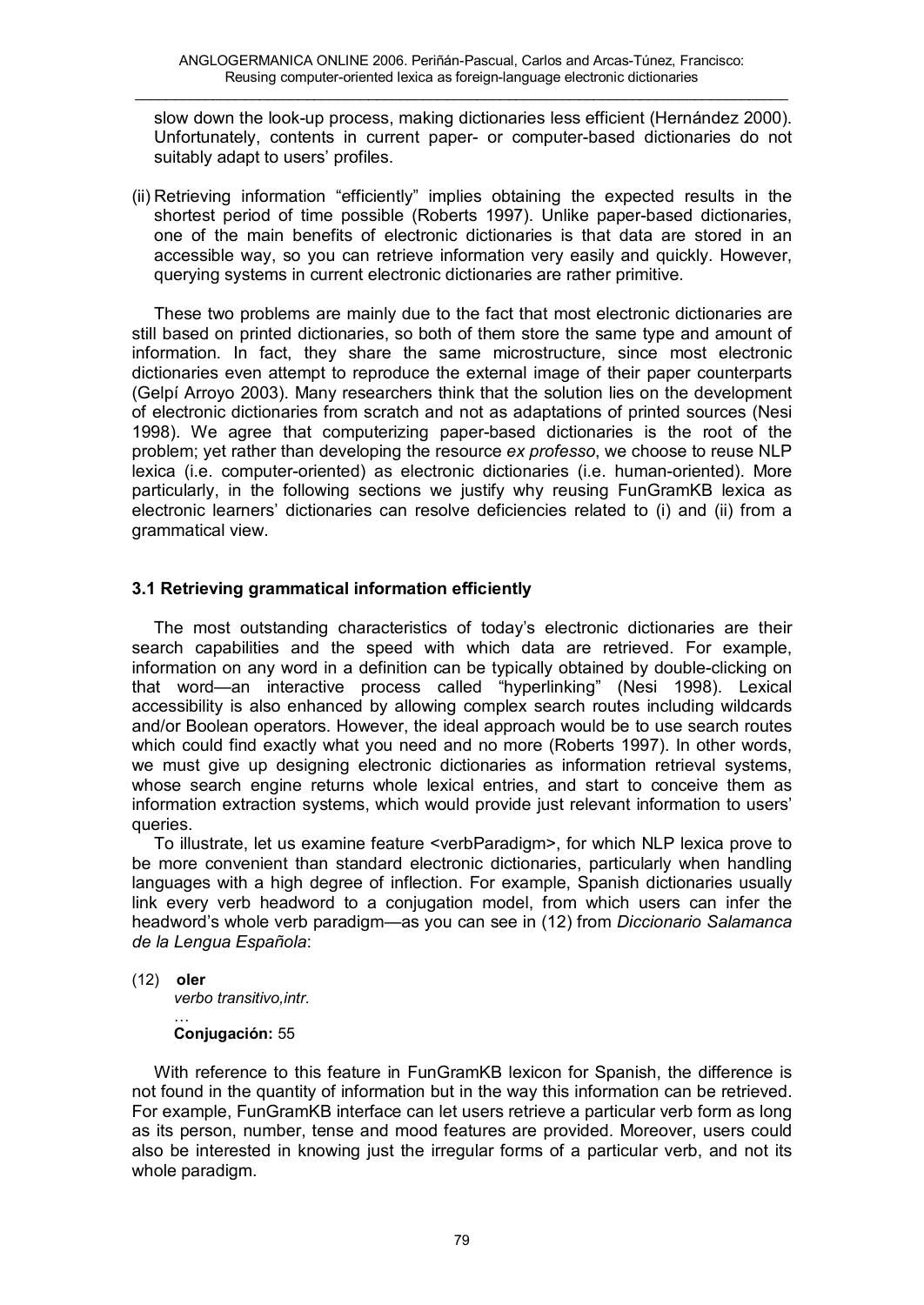# **3.2 Providing complete and sufficient grammatical information**

As we explained above, lexicographical information involves two troublesome issues: completeness and sufficiency. Firstly, regarding adaptability to users' profiles (i.e. sufficiency), a single learners' dictionary is inexorably restricted to one or two languages (monolingual and bilingual respectively), and to a certain learning level—or to advanced L2 learners by default, as this is typically the case for Spanish.<sup>11</sup> The potential of the electronic medium should alter the present-day lexicographical scene; dictionaries could be designed as dynamic resources which would evolve along with the user's learning process. In fact, different types of dictionaries are preferred depending on users' knowledge on the foreign language, e.g. bilingual dictionaries for beginners, monolingual learners' dictionaries for intermediate students, and monolingual general-purpose dictionaries for advanced learners (Stein 1990). However, dynamic selection of information within a single resource in accordance with the user's knowledge can only be performed if data are systematically stored in a highly-structured fashion, as in the case of computer-oriented lexica. More particularly, De Schryver (2003) suggests a pop-up adaptive multimedia Internet dictionary as a sample of lexicography in the third millennium. This type of dictionary would have to reject the traditional model of "electronic dictionaries as adaptations of printed sources" because of the need to integrate NLP techniques. On the one hand, the "pop-up" functionality implies that it is a context-sensitive electronic dictionary, which would require formal syntagmatic and paradigmatic analyses of the source lexical unit. On the other hand, "adaptive" dictionaries imply that the system can adapt dictionary data to the automatically-derived user profile, which would require the construction of a user model characteristic of intelligent tutorial systems. Therefore, next-generation dictionaries would be developed as systems implementing Human Language Technologies. To this respect, FunGramKB lexica can be found advantageous, since there is no need to transduce machine-readable entries into a lexical database with the risk of inheriting all deficiencies from printed dictionaries.

Secondly, FunGramKB can make up for the lack of robust lexicographical resources aimed at both language comprehension and production (i.e. completeness). According to Moreno Fernández (2000), the commonest features of monolingual learners' dictionaries are:<sup>12</sup>

- (i) selection of lexical units according to coherent systematic criteria,
- (ii) easily-understandable definitions, with or without a closed list of defining terms,
- (iii) abundant exemplification of definitions, created *ad hoc* or taken from corpora,
- (iv) and grammatical and pragmatic specifications of lexical units.

l

Currently FunGramKB can provide (i) and (ii). Feature (iii) will soon be satisfied, since we intend to carry out a full syntactic and semantic tagging of a corpus using our knowledge base; thus it wouldn't be very difficult to automatically extract examples which could illustrate not just meaning postulates in the ontology but also predicate frames in the lexicon. Following the aforementioned lexicographical model of new

 $11$  Remember that most dictionaries are commercial products subject to the editorial policy, so lexicographical work is usually aimed at finding a considerable niche of market in order to make dictionaries profitable.

 $12$  L2 dictionaries for Spanish do not meet all these features, unlike English learners' dictionaries, whose tradition in pedagogical lexicography can be traced back to the 40's with A. S. Hornby, E. V. Gatenby and H. Wakefield's *A Learner's Dictionary of Current English* (1948).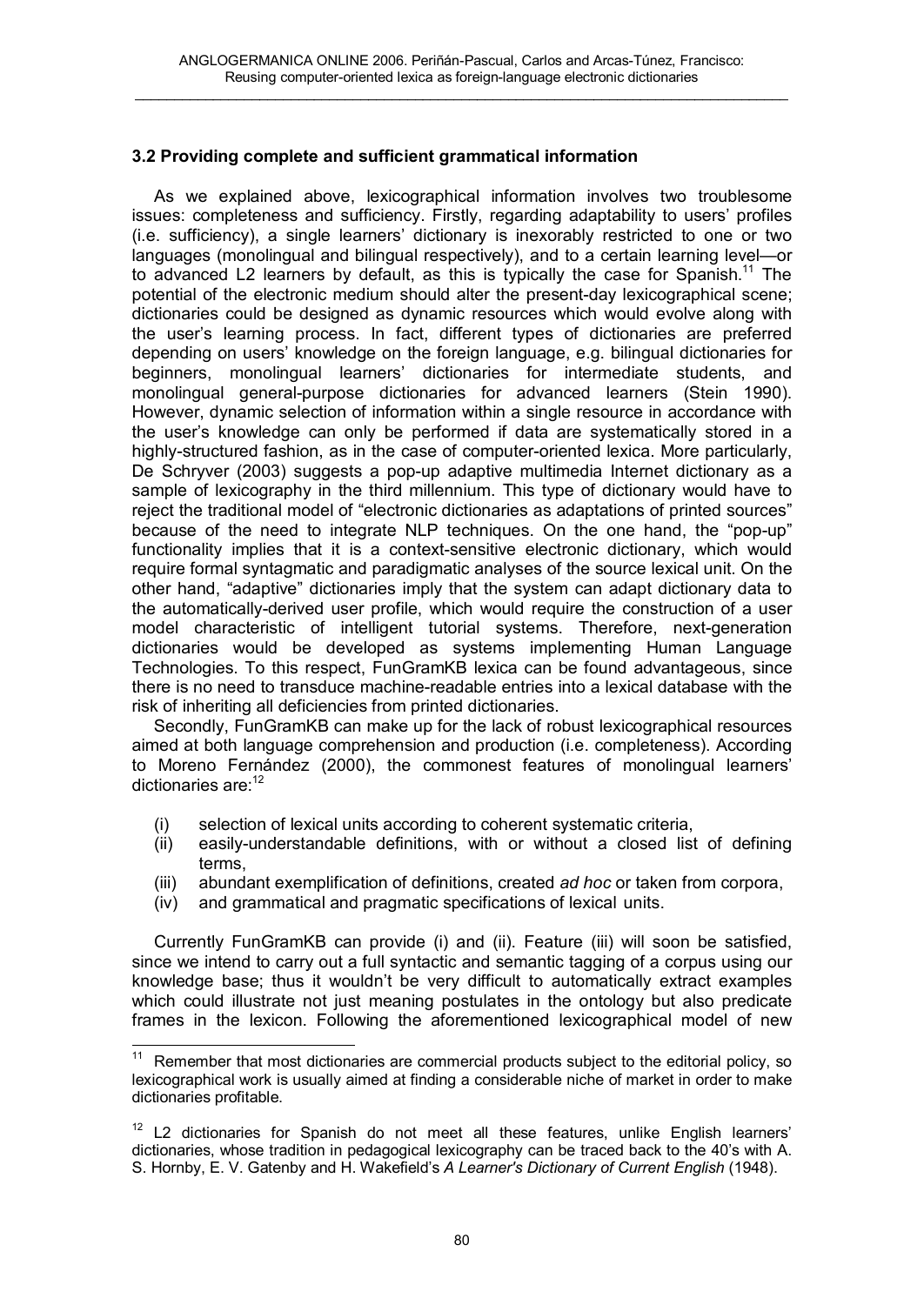generation, dictionaries should also be "multimedia", which means that users should be allowed to access multimedia corpora—consisting of text, audio and video—from lexical entries (De Schryver 2003).

# **3.2.1 Grammatical information in monolingual electronic learners' dictionaries**

Regarding feature (iv), table 2 describes how grammatical features in table 1 are treated in the monolingual electronic learners' dictionaries of our study:<sup>13</sup>

| <b>FunGramKB</b>           | <b>LDOCE</b> | <b>OALD</b> | <b>DSLE</b> |
|----------------------------|--------------|-------------|-------------|
| Part of speech             |              |             |             |
| Number <sup>15</sup>       |              |             |             |
| Gender                     |              |             |             |
| Degree <sup>16</sup>       |              |             |             |
| <b>Adjectival Position</b> |              | $=$         | 2           |
| Verb paradigm              |              |             |             |
| Pronominalization          |              |             |             |
| Voice/Tense constraints    |              | =           |             |
| Countability <sup>17</sup> |              |             |             |
| Predicate frame:           |              |             |             |
| Semantic pattern           | 2            | 2           | 7           |
| Preferences                |              |             |             |
| Phrase patterns            |              |             |             |
| Syntactic patterns         |              |             |             |
| Alternations               |              |             |             |

Table 2. Comparative analysis of FunGramKB lexica and monolingual electronic learners' dictionaries<sup>14</sup>

Some researchers (Porto Dapena 2002) miss the presence of other categorizations

(ii) Spanish monolingual

\* *Diccionario Salamanca de la Lengua Española* [\(http://fenix.cnice.mec.es/diccionario](http://fenix.cnice.mec.es/diccionario)) [DSLE]

(iii) Bilingual

\* *Diccionario Cambridge Klett Compact Español-Inglés English-Spanish* (<http://dictionary.cambridge.org/Default.asp?dict=S>) [Klett]

\* *Diccionario Richmond Español-Inglés Inglés-Español* (<http://fenix.cnice.mec.es/richmond>) [Richmond]

 $14$  For each grammatical feature, we indicate if information provided by the electronic dictionaries is the same (=) or less accurate (-) than in FunGramKB lexica. When a grammatical specification is not explicitly present in the lexical entry, but it was expected to be there, the question mark (?) is used.

 $15$  DSLE shows <number > of nouns, but not of adjectives.

 $16$  LDOCE shows irregular comparative forms of adjectives, but not regular ones.

DSLE does not describe cases of lexical recategorization.

 $13$ Electronic learners' dictionaries studied in this paper include:

<sup>(</sup>i) English monolingual

<sup>\*</sup> *Longman Dictionary of Contemporary English Online* ([http://pewebdic2.cw.idm.fr\)](http://pewebdic2.cw.idm.fr) [LDOCE] \**Oxford Advanced Learners' Dictionary Online* ([http://www.oup.com/elt/catalogue/teachersites/oald7/?cc=global\)](http://www.oup.com/elt/catalogue/teachersites/oald7/?cc=global) [OALD]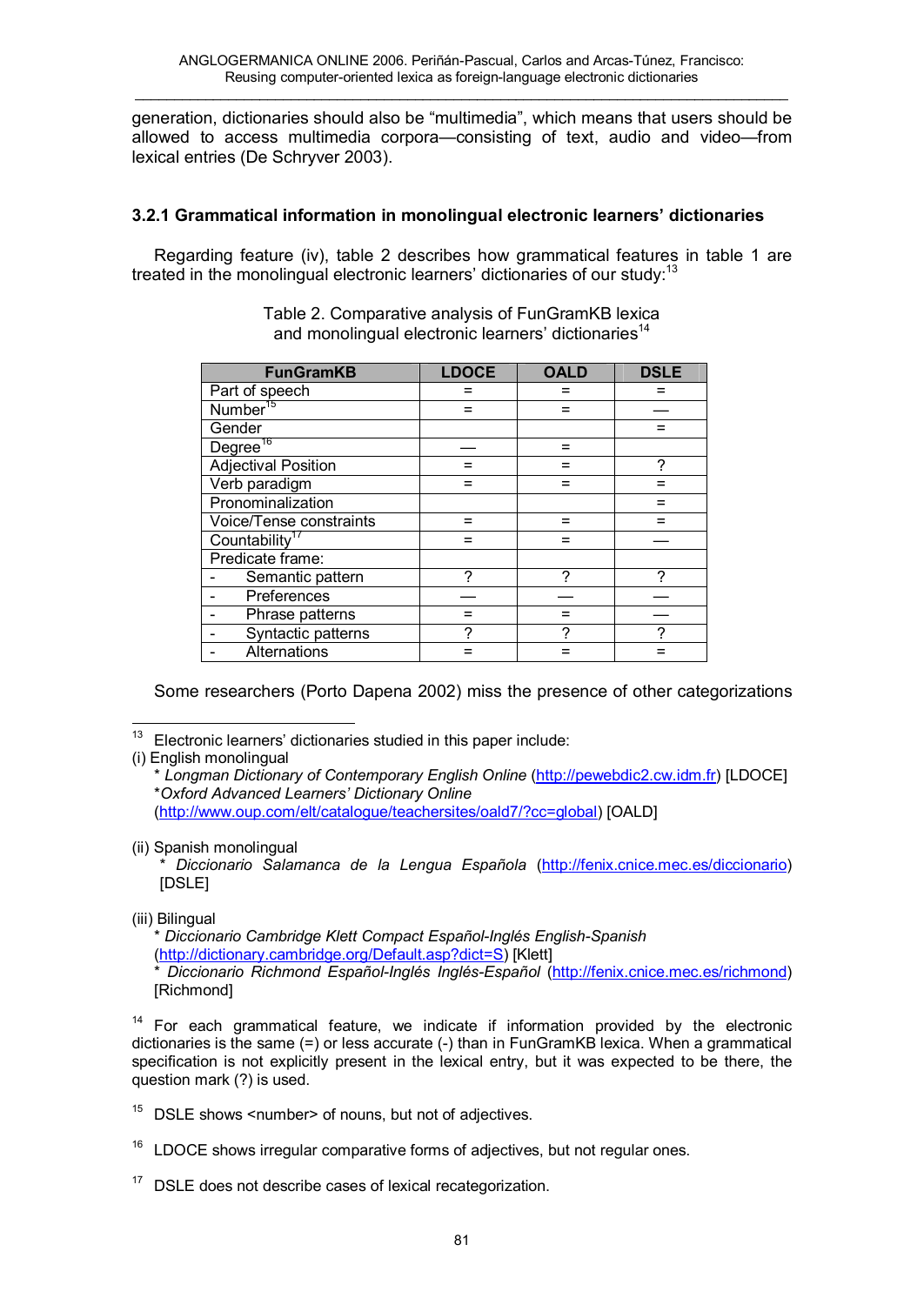which can condition the grammatical behaviour of nouns (e.g. animate/inanimate, human/non-human, etc) or verbs (e.g. perfective/imperfective, punctual/durative, etc). Indeed, FunGramKB can supply this information about lexical units; however, it is not really stored in the lexicon but in the ontology: strictly speaking, these categorizations involve cognitive specifications of entities and events, so they cannot become grammatical features of lexical units but properties of concepts.

The remainder of this section describes the findings of our analysis with respect to the predicate frame. Here are some examples:

### (13) [LDOCE]

**rec‧om‧mend** [transitive]

**1** to advise someone to do something, especially because you have special knowledge of a situation or subject

**recommend (that)**

*I recommend that you get some professional advice.* 

*Doctors strongly recommend that fathers should be present at their baby's birth.*  **recommend doing something**

*I would never recommend using a sunbed on a regular basis.* 

*Sleeping tablets are not recommended in this case.* 

*It is dangerous to exceed the recommended dose.* 

**2** to say that something or someone is good, or suggest them for a particular purpose or iob:

*I recommend the butter chicken - it's delicious.* 

*Can you recommend a good lawyer?* 

**recommend something to somebody** *I recommend this book to anyone with an interest in chemistry.*  **recommend something for something/somebody** *Which type of oil do you recommend for my car?*  **recommend somebody for something** *I have decided to recommend you for the directorship.*  **highly/thoroughly recommend** *The hotel is highly recommended.* 

(14) [OALD]

## **rec•om•mend** verb

**1** [VN] **~ sb/sth (to sb) (for / as sth)** to tell sb that sth is good or useful, or that sb would be suitable for a particular job, etc.: *Can you recommend a good hotel? I recommend the book to all my students. She was recommended for the post by a colleague. The hotel's new restaurant comes highly recommended (= a lot of people have praised it).* **2** to advise a particular course of action; to advise sb to do sth: [VN] *The report recommended a 10% pay increase. It is dangerous to exceed the recommended dose. a recommended price of \$50* [V (**that**)] *I recommend (that) he see a lawyer.* (*BrE* also) *I recommend (that) he should see a lawyer.* [VN (**that**)] *It is strongly recommended that the machines should be checked every year.* [VN **to** inf] *We'd recommend you to book your flight early.* [V **-ing**] *He recommended reading the book before seeing the movie.* [also VN **-ing**, V **wh-**]

## (15) [DSLE]

### **recomendar**

*verbo transitivo* 

**1** Aconsejar o indicar < una persona > a [otra persona] [una cosa]: *El médico le recomendó tranquilidad.*  **2** Hablar < una persona > en favor de [otra persona] ante [otra tercera persona] para ayudarla en [una cosa]: *Te recomendé al director para ocupar el puesto.* **Conjugación:**  58

A synonymic model of definition is more rigorously applied in (15); in the case of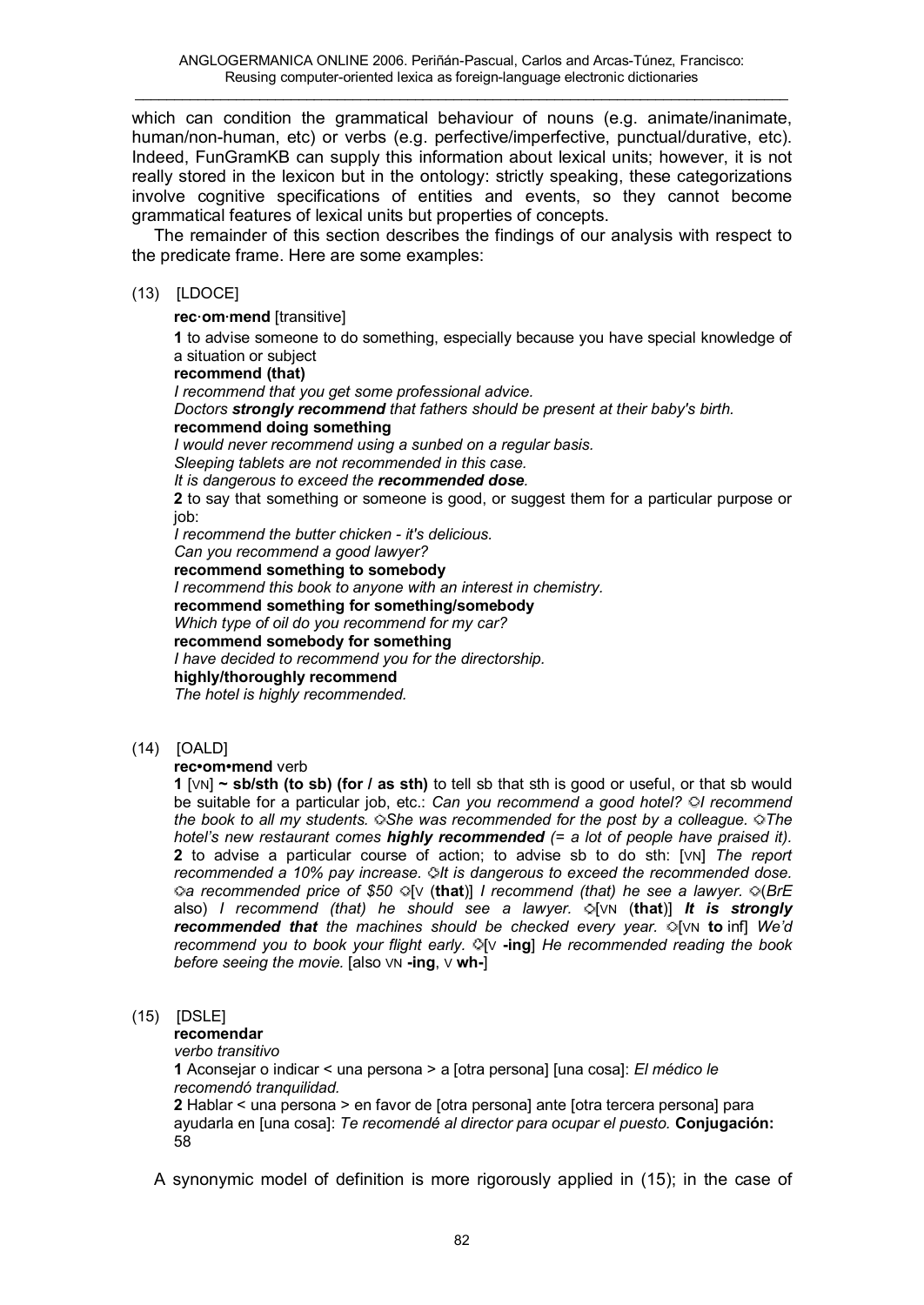verbs, meaning postulates highlight prototypical neighbouring words making up the syntagmatic axis of the *definiundum* by enclosing them within angle or square brackets, which are deemed to serve as grammatical markers (Porto Dapena 2002). Therefore, (15) pinpoints more clearly the quantitative valence than (13-14), where the number of subcategorized arguments of a verb is inferred from its phrase patterns.

On the other hand, selection preferences of verb arguments can be identified in the phrase patterns (13-14), or inside the definition text but separated from the real *definiens* by brackets (15). However, these selection preferences are usually underspecified through generic or broad-meaning lexical units—e.g. *somebody, something* (13-14), or *persona, cosa* (15).<sup>18</sup>

Concerning phrase patterns, English learners' dictionaries are found to be very valuable, although formal linguistic terminology is usually avoided. On the contrary, Spanish dictionaries do not cover this grammatical feature so adequately, where this information can only be inferred from the exemplifications of the headword. In none of our dictionaries are phrase realizations tagged syntactically anyway.

Finally, (16-18) show that the dictionaries of our study let users recognize inchoative alternations, although not before getting acquainted with selection preferences of arguments and reading the exemplifications of the headword:

### (16) [LDOCE]

#### **break 1 SEPARATE INTO PIECES**

**a)** [transitive] if you break something, you make it separate into two or more pieces, for example by hitting it, dropping it, or bending it:

*I had to break a window to get into the house.* 

*Don't lean on the fence like that - you'll break it!* 

**break something in half/two**

*He broke the biscuit in half and handed one piece to me. Break the chocolate into small pieces and melt it over a gentle heat.* 

**b)** [intransitive] if something breaks, it separates into two or more pieces: *He kept pulling at the rope until it broke.* 

*The frames are made of plastic and they tend to break quite easily.* 

(17) [OALD]

**break**

*verb*

### IN PIECES

**1 ~ (sth) (in / into sth)** to be damaged and separated into two or more parts, as a result of force; to damage sth in this way: [V] *All the windows broke with the force of the blast. The bag broke under the weight of the bottles inside it. She dropped the plate and it broke into pieces.* [VN] *to break a cup / window She fell off a ladder and broke her arm. He broke the chocolate in two.*

# (18) [DSLE]

**...** 

l

**romper** 

*verbo transitivo* 

**1** Hacer < una persona o una cosa > trozos irregulares de [una cosa]: *El balón rompió el cristal. He roto el jarrón al tirarlo al suelo.* 

**2** Hacer < una persona, un animal o una cosa > un agujero o una raja en [un material flexible]: *Los niños rompieron el balón con una navaja. Los gatos han roto las cortinas de la ventana.* 

*verbo pronominal* 

Traditionally, selection preferences in Spanish dictionaries have been scarce, and when appearing, they have been coded through the formula *Referido a*…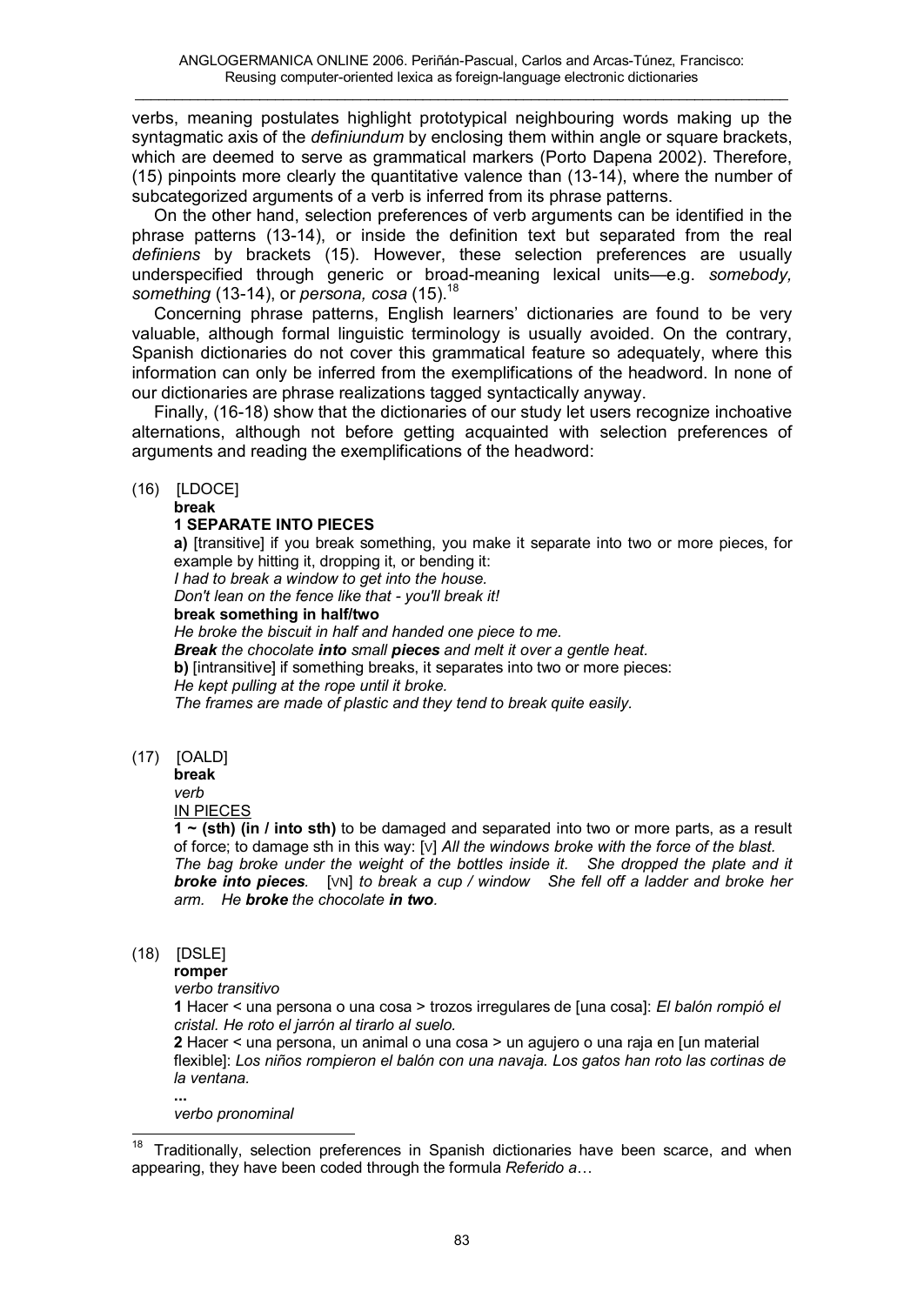**1** Partirse < una cosa > en trozos irregulares: *Él se ha roto la pierna por tres sitios. El vaso se rompió al caerse.* 

**2** Hacerse un agujero o una raja en < un material flexible >: *Este papel se rompe fácilmente. Las medias se me han roto.* 

In short, the above entries from learners' dictionaries prove that abundant exemplification of the headword together with users' language competence are essential to complete the insufficient information about predicate frames. Moreover, information is so dispersedly arranged within lexical entries that learners perceive that the development of their language production skills is dramatically hindered. Indeed, human-oriented lexicographical resources are lacking in standardization when displaying information on predicate frames, not only concerning the quantity of data to be stored but also the manner of presenting these data within the lexical microstructure. FunGramKB lexica provide more robust predicate frames, which means that they are more informative (particularly in semantic and syntactic patterns) as well as presenting information in a more accurate and integrated way. The benefit of this well-structured model of predicate frame lies on the enhanced efficiency of information retrieval. For example, with no need to browse whole lexical entries, dictionary readers can be able to know if a particular a verb argument in a particular syntactic position must be headed by a preposition (and if so, which one), or if that argument should be linguistically realized by lexical units from a particular cognitive dimension, or if the verb can be detransitivized by promoting the object to subject.

# **3.2.2 Grammatical information in bilingual electronic learners' dictionaries**

In the consultation of any bilingual dictionary, just one of its two languages is the user's mother tongue, so this type of resources should contain more grammatical descriptions for lexical items in the L2 language. Naturally, since lexicographers don't know the dictionary reader's native language beforehand, the most sensible approach would be to provide both sections of bilingual dictionaries with sufficient grammatical information. However, as you can see in table 3, bilingual dictionaries suffer from more deficiencies in grammatical knowledge than monolingual resources.

| <b>FunGramKB</b>           | <b>Klett</b> | <b>Richmond</b> |
|----------------------------|--------------|-----------------|
| Part of speech             |              |                 |
| Number <sup>19</sup>       |              |                 |
| Gender                     |              |                 |
| Degree <sup>20</sup>       |              |                 |
| <b>Adjectival Position</b> |              |                 |

Table 3. Comparative analysis of FunGramKB lexica and bilingual electronic learners' dictionaries

l Klett and Richmond show <number> of nouns in English and Spanish, but no information is provided about this feature in the case of Spanish adjectives.

<sup>&</sup>lt;sup>20</sup> In Klett and Richmond, degree information is restricted to irregular comparative and superlative forms of English adjectives.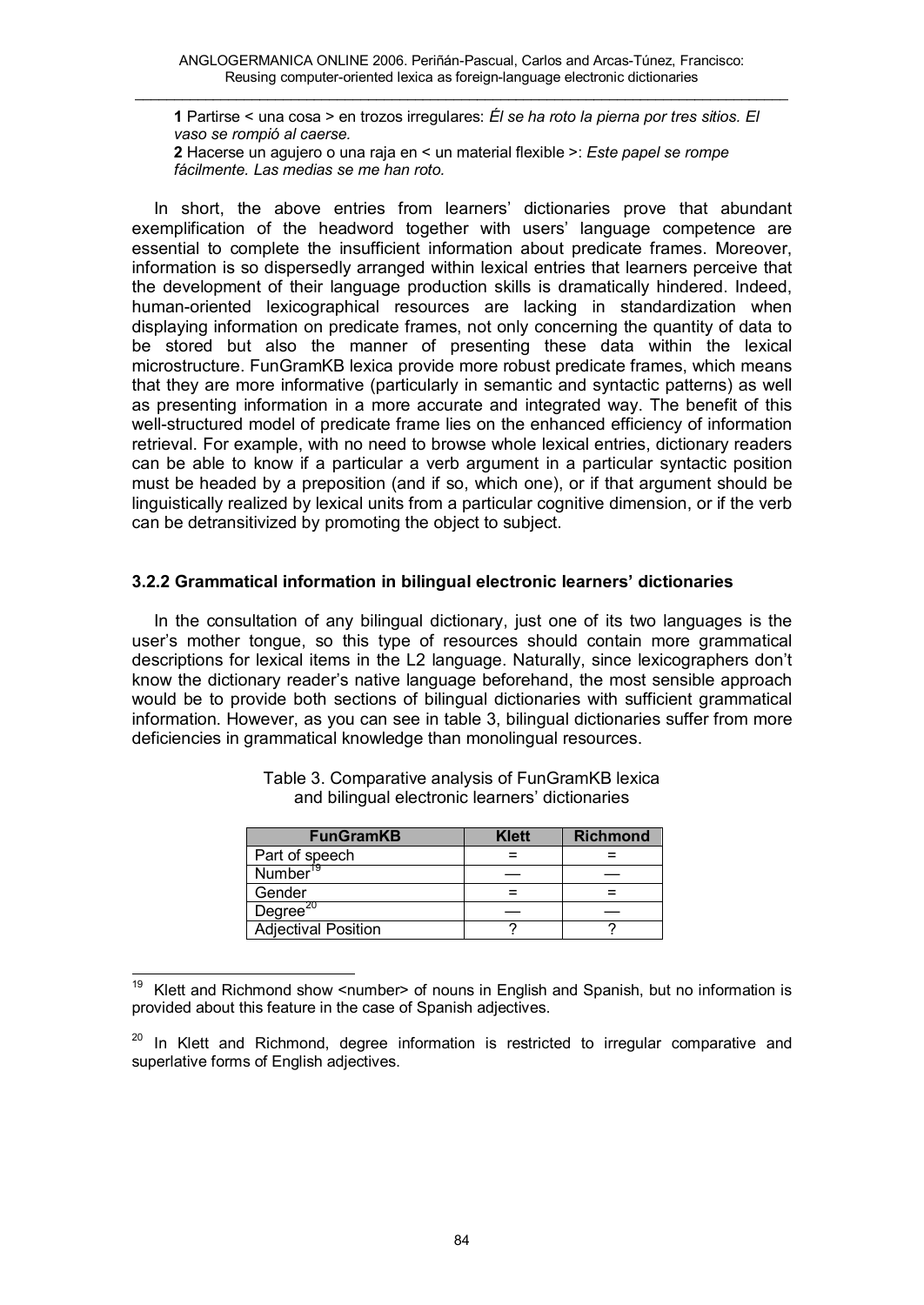ANGLOGERMANICA ONLINE 2006. Periñán-Pascual, Carlos and Arcas-Túnez, Francisco: Reusing computer-oriented lexica as foreign-language electronic dictionaries  $\_$  . The contribution of the contribution of the contribution of the contribution of the contribution of the contribution of the contribution of the contribution of the contribution of the contribution of the contributio

|                  | Verb paradigm <sup>27</sup> |  |  |
|------------------|-----------------------------|--|--|
|                  | Pronominalization           |  |  |
|                  | Voice/Tense constraints     |  |  |
|                  | Countability                |  |  |
| Predicate frame: |                             |  |  |
|                  | Semantic pattern            |  |  |
|                  | Preferences                 |  |  |
|                  | Phrase patterns             |  |  |
|                  | Syntactic patterns          |  |  |
|                  | Alternations                |  |  |

Grammatical features in table 3 have been examined in both sections of the dictionaries (i.e. Spanish-English and English-Spanish). Our study reveals that when relevant information is supplied, this information only corresponds to the headword and not to its translation equivalents. This lexicographical trend results from space restrictions in paper-based dictionaries, on which most electronic dictionaries are based. Consequently, this layout of bilingual dictionaries does not favour language production, since learners have to look up translation equivalents in the other section of the dictionary, or even in monolingual dictionaries—due to incomplete information for correct usage of words found in current bilingual dictionaries. This loss of grammatical knowledge in bilingual dictionaries is more remarkable particularly with predicate frames, as it is shown in  $(19-20)$ :<sup>22</sup>

(19) [Klett]

**[a] recomendar** <e -> ie> vt *to advise;* nos recomendó no salir de casa *he/she advised us not to leave the house* 

**[b] recommend** vt *recomendar;* it is not to be ~ed *no es recomendable*

(20) [Richmond]

**[a] recomendar**  verbo *una película, un libro, un hotel, a una persona*  **to recommend**  te la recomiendo, es muy buena I recommend it, it's very good aconsejar **to recommend**  el médico le recomendó reposo absoluto the doctor recommended complete rest te recomiendo que esperes I recommend that you wait

- (i) [Klett] **soler**  $\leq$   $\circ$   $\geq$  ue $\geq$  vi  $\sim$  hacer to be in the habit of doing; ...
- (ii) [Klett] **dormir** irr I vi 1. (descansar) to sleep;

 ...  $22$  We have introduced tags [a] and [b] in (20) in order to report that the headword was looked up in the Spanish-English and English-Spanish sections of the dictionary respectively.

 $21$ Lexical entries in Klett and Richmond include all irregular forms of English verbs. In the case of Spanish verbs, however, inflectional paradigms are not displayed in the same way; Richmond gives no description at all, and Klett applies inconsistent criteria when handling irregular verb inflections, by pointing out (i) where the irregularity lies exactly or that (ii) there is simply some kind of irregularity: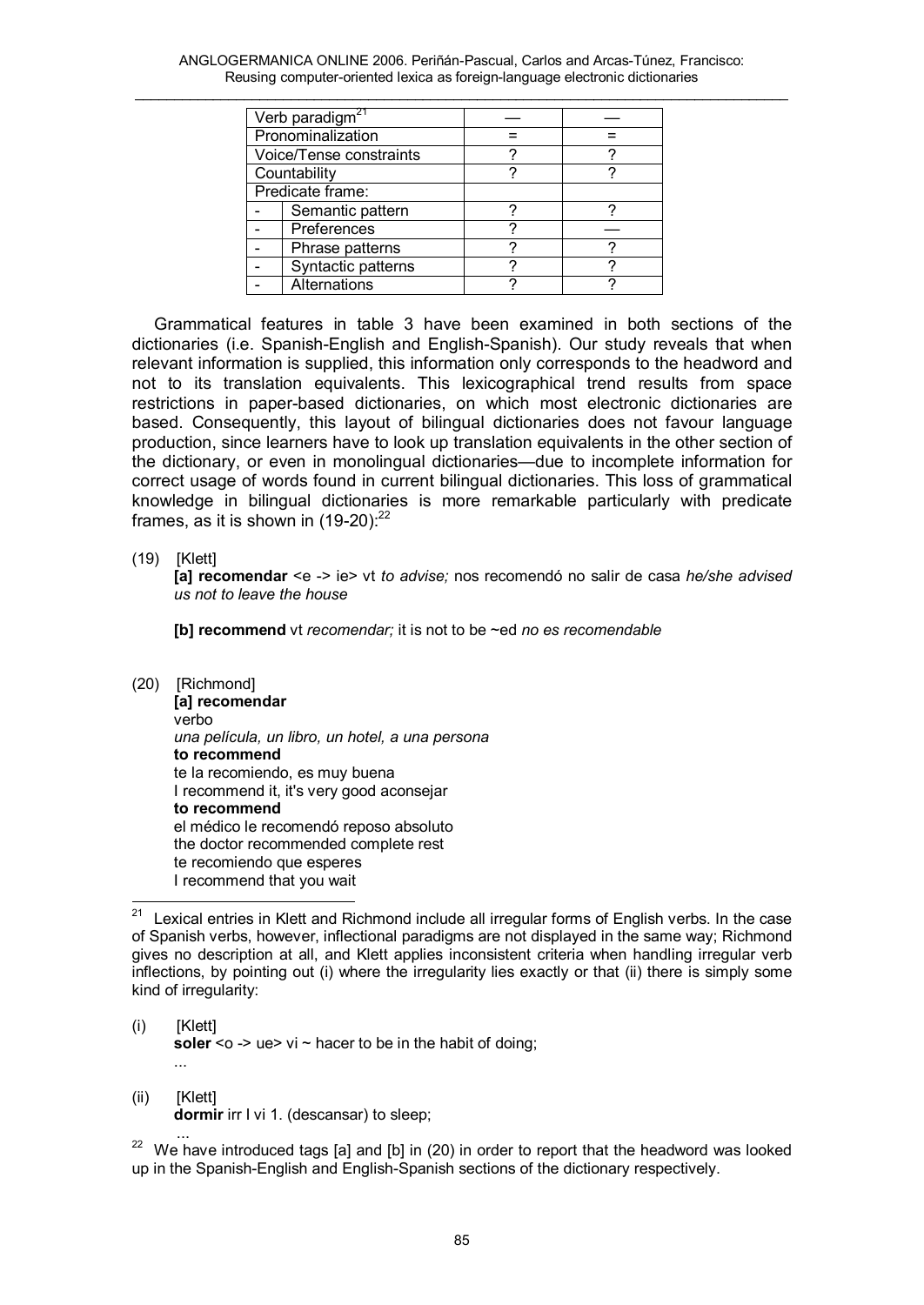**[b] recommend**  verb **recommends, recommending, recommended**  1 *a place, a person, a film*  **recomendar**  she recommended this course to me me recomendó este curso *2 to advise*  **aconsejar recomendar**  he recommended a few days' rest aconsejó recomendó unos días de descanso I recommend that you make a copy te aconsejo te recomiendo que hagas una copia

As we have proved, FunGramKB lexica provide more accurate and consistent grammatical information than current learners' dictionaries, because the latter inherit the incompleteness of information from their paper counterparts—partly due to space restrictions in books. Although learners' dictionaries have a higher degree of internal formalization than other types of dictionaries, they don't succeed in supplying adequate grammatical information to support language production. Most lexicographers prefer to include simple grammatical codes—such as those describing the transitivity of verbs, arguing that dictionary readers are not usually well-trained in linguistics. However, computer-oriented dictionaries allow us to present complex syntactic information in a more friendly way.

# **3.3 FunGramKB as a bilingualized electronic dictionary**

The question on which type of dictionary is best for FL students has generated a lot of discussion among researchers, whose main proposals Koren (1997) summarizes as follows:

- 1a) Use both monolingual and bilingual dictionaries together (Piotrowski 1989).
- 2a) Use monolingual learners' dictionaries (Stein 1989).
- 3a) Use both sections of bilingual dictionaries (Walz 1990).
- 4a) Use *ad hoc* glossaries (Bensoussan 1983).

However, as Koren (1997) suggests, each one of these proposals raises some problems in practice:

- 1b) Looking up a word in several dictionaries is a tiresome task.
- 2b) Contrary to teachers' recommendations, most FL students prefer bilingual dictionaries to monolingual ones, since bilingual dictionaries are easier to use.
- 3b) This approach does not provide enough information for correct usage of words.
- 4b) FL teachers are not willing to prepare glossaries for unedited authentic materials; moreover, these glossaries would not be the type of materials that students would read in the future.

In fact, all these drawbacks of monolingual and bilingual dictionaries are rooted in the same problem: no dictionary can meet all the students' needs. This inconvenience can only be overcome with an interface capable of combining the strengths of both types of dictionaries in an integrated way. To this respect, FunGramKB can be used as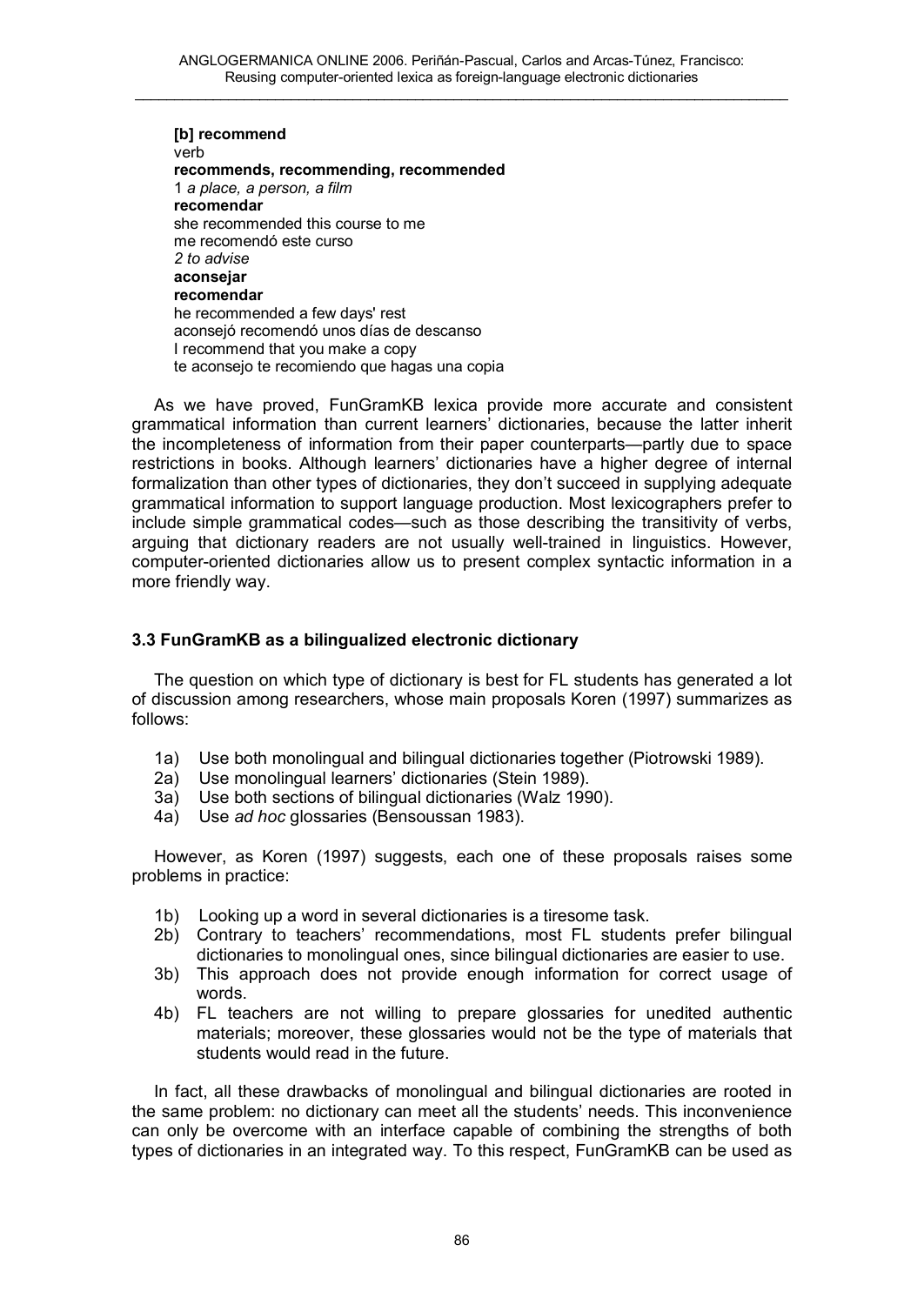a "bilingualized"<sup>23</sup> electronic dictionary, which turns out to be more efficient for language learning than working with separate monolingual and bilingual dictionaries (Laufer and Hadar 1997; Laufer and Kimmel 1997). A bilingualized entry typically contains monolingual information about the L2 headword (e.g. grammatical specifications, definition, examples, etc) and L1 translation equivalents, thus avoiding the tendency to view vocabulary acquisition as word-pair learning. However, this model can be enhanced with a concept-oriented knowledge base capable of featuring the same type and amount of information for L1 and L2 headwords (figure 1).



# Figure 1. Lexicon-Ontology mapping in FunGramKB

For example:

```
(21) <entry ConceptUserId="+SINK_00">
         <mono>
           <keyDC>
              <canForm>sink</canForm> 
               <ptOfSpeech>verb</ptOfSpeech>
               <semReading>01</semReading> 
           </keyDC>
           <monoDC>
              <monoSyn>
                 <frame>
                    <pattern>
                       <slot phrase="NP" syn="S" sem="Theme" /> 
                    </pattern>
                    <alternation>Causativity</alternation>
                 </frame>
              </monoSyn>
           </monoDC>
        </mono> 
        <transfer>
           <keyDC>
               <canForm>hundir</canForm>
```
l  $23$  A term coined by Laufer and Melamed (1994).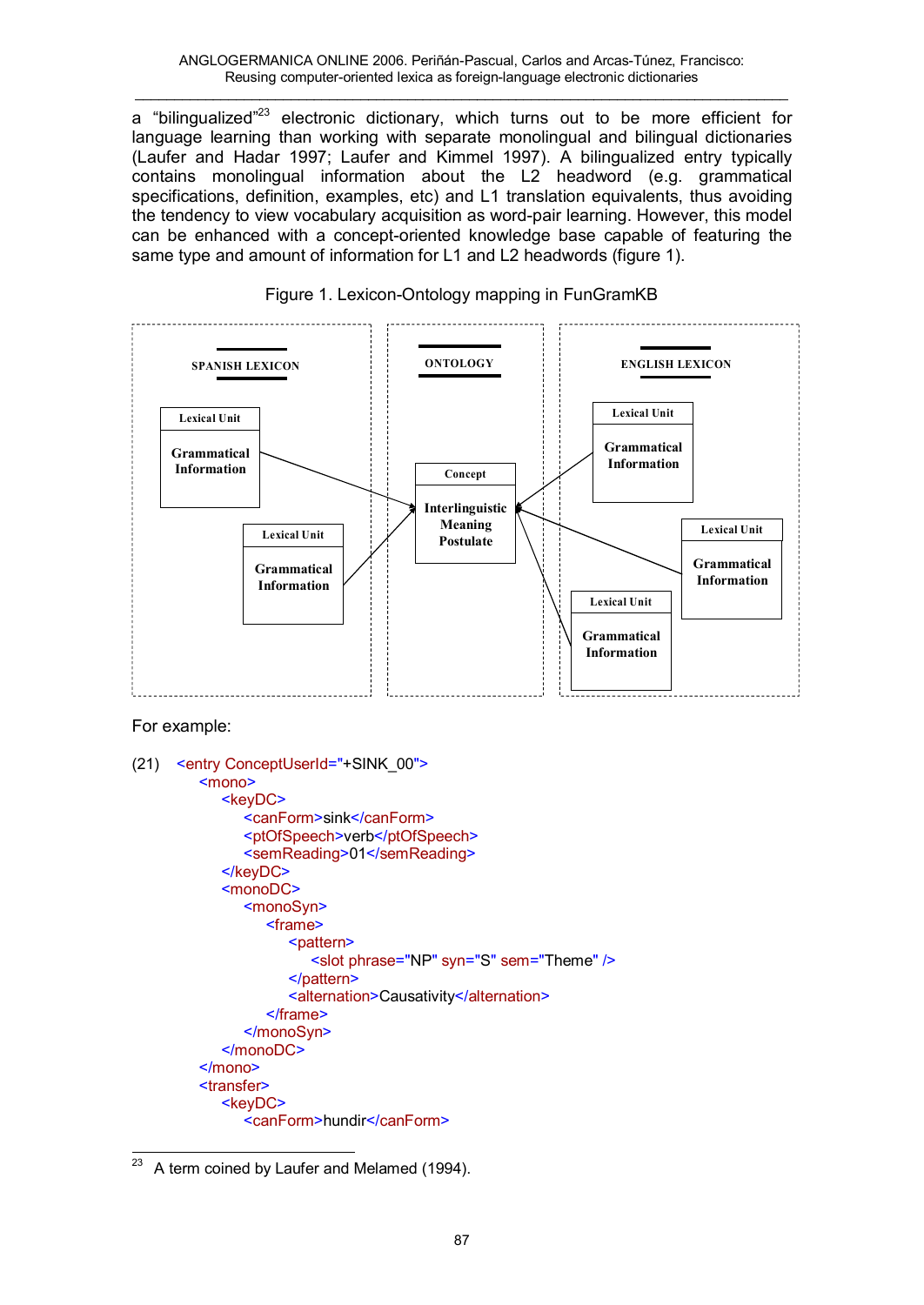```
 <language>sp</language> 
              <ptOfSpeech>verb</ptOfSpeech>
               <semReading>01</semReading> 
            </keyDC>
        </transfer>
      </entry>
(22) <entry ConceptUserId="+SINK_00">
         <mono>
           <keyDC>
              <canForm>hundir</canForm> 
               <ptOfSpeech>verb</ptOfSpeech>
              <semReading>01</semReading>
           </keyDC>
           <monoDC>
              <monoSyn> 
                 <synType>refl-g</synType> 
                 <frame>
                    <pattern>
                       <slot phrase="NP" syn="S" sem="Agent" /> 
                       <slot phrase="NP" syn="DO" sem="Theme" /> 
                    </pattern> 
                 </frame>
                 <alternation>Inchoativity</alternation>
              </monoSyn>
           </monoDC>
        </mono> 
        <transfer>
           <keyDC>
               <canForm>sink</canForm> 
               <language>en</language> 
               <ptOfSpeech>verb</ptOfSpeech> 
              <semReading>01</semReading>
            </keyDC>
        </transfer>
    </entry>
(23) <entry ConceptUserId="+SINK_00">
        <mono>
           <keyDC>
              <canForm>zozobrar</canForm> 
               <ptOfSpeech>verb</ptOfSpeech>
               <semReading>01</semReading> 
           </keyDC>
           <monoDC>
              <monoSyn> 
                 <synType>refl-n</synType> 
                 <frame>
                    <pattern>
                       <slot phrase="NP" syn="S" sem="Theme" /> 
                    </pattern>
                 </frame>
              </monoSyn>
           </monoDC>
        </mono> 
        <transfer>
           <keyDC>
```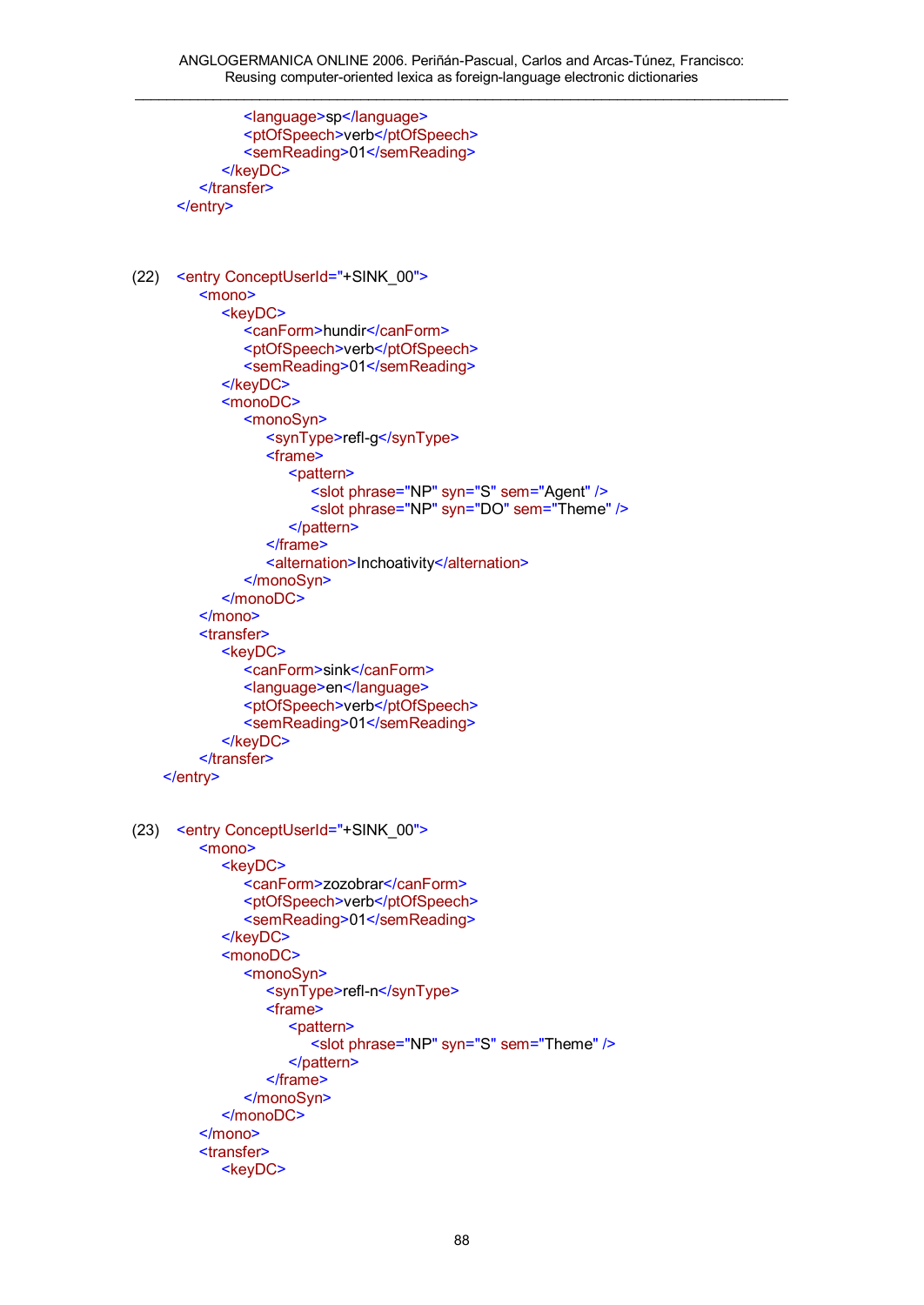<canForm>sink</canForm> <language>en</language> <ptOfSpeech>verb</ptOfSpeech> <semReading>01</semReading> </keyDC> </transfer> </entry>

The architecture of this model presents some advantages over current lexicographical resources (monolingual, bilingual and bilingualized dictionaries). Firstly, with the aid of a natural language generator, meaning postulates in the form of interlinguistic cognitive representations can be transduced into natural language definitions; in this way there is no need to store identical definitions repeated in different languages. As FunGramKB can support a user-adaptive interface—while redundancy is maximally reduced in the knowledge base, users themselves will be allowed to select the language of definitions. Secondly, any of the two languages may be equally effective as L1 or L2, because the same amount of grammatical information is supplied. Thirdly, this model favours the integration of further lexica, resulting in a "multilingualized" dictionary. Finally, FunGramKB facilitates contrastive learning by automatically derive divergences between translation equivalents. $^{24}$ 

To illustrate the latter issue, let us consider the case of predicate frames. For example, an L1 lexical unit does not always own the same predicate frame as its L2 translation equivalent, since various types of divergences can occur—e.g. deviations in the phrase realizations of the Goal argument in (24-25):

(24) <entry ConceptUserId="+ENTER\_00">

```
<mono>
     <keyDC>
        <canForm>enter</canForm>
        <ptOfSpeech>verb</ptOfSpeech> 
      </keyDC>
     <monoDC>
        <monoSyn>
           <frame>
              <pattern>
                 <slot phrase="NP" syn="S" sem="Theme" /> 
                 <slot phrase="NP" syn="A" sem="Goal" /> 
              </pattern>
           </frame>
        </monoSyn>
     </monoDC>
   </mono> 
</entry>
```
(25) <entry ConceptUserId="+ENTER\_00"> <mono> <keyDC> <canForm>entrar</canForm> <ptOfSpeech>verb</ptOfSpeech> </keyDC> <monoDC> <monoSyn>

 $\frac{1}{24}$  Dorr (1994) provides a formal description and classification of lexical-semantic divergences occurring when translating source structures into target ones.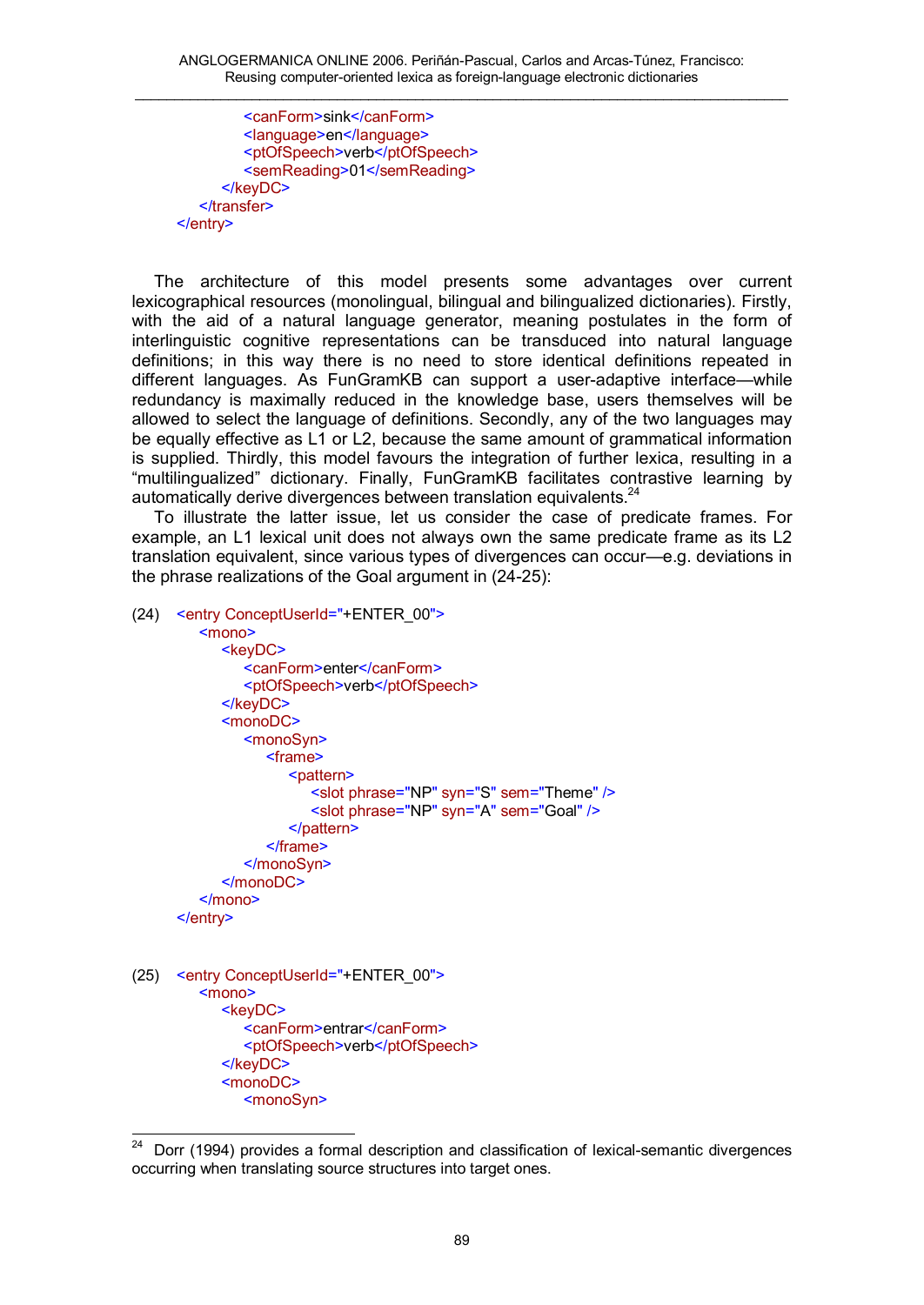```
<frame>
               <pattern>
                  <slot phrase="NP" syn="S" sem="Theme" /> 
                  <slot phrase="PP" syn="A" sem="Goal">
                     <prep>en</prep>
                   </slot>
               </pattern>
            </frame>
         </monoSyn>
      </monoDC>
   </mono> 
</entry>
```
There can also be quantitative differences between predicate frames of two translation equivalents—that is, a mismatch can occur in the number of arguments between source and target predicate frames. FunGramKB conceptualist approach facilitates the description of both qualitative and quantitative divergences. More particularly, predicate frames are grounded on cross-linguistic cognitive constructs which are called "thematic frames".<sup>25</sup> For example, *sink* [en]*, hundir* and *zozobrar* [sp] are verbs which trigger the same thematic frame, since both of them place their participants in the same cognitive situation:

```
(26) <thFrame>
         <slot type="x" sem="Agent" />
         <slot type="x" pref="+SOLID_00" sem="Theme" /> 
         \leslot type="x" pref="+LIQUID_00 ^ +MUD_00" sem="Location" />
         <slot type="x" sem="Origin" />
         <slot type="x" sem="Goal" /> 
         <slot type="f" pref="+SLOW_00" sem="Manner" />
     </thFrame>
```
By virtue of their meaning postulate, these verbs are linked to the same concept (+SINK\_00) and thus share the same thematic frame among other cognitive properties. However, these verbs differ in their predicate frames, since they show different profiled arguments (21-23).

In other words, both source and target lexical units are linked to the same thematic frame at the cognitive level (figure 1), but the instantiation of this thematic frame makes divergences occur in predicate frames at the lexical level. Descriptive capacity of electronic dictionaries is rather limited, even with grammatical features, and sometimes not powerful enough to account for the use of lexical units. In the case of verbs, this constraint can be overcome if you gain access to thematic frames underlying predicate frames and relate cognitive schemata to headwords' grammatical behaviour.

## **4 Conclusion**

In spite of the well-known advantages of the electronic medium, its potential for lexicography has not been significantly exploited yet, since most electronic dictionaries are still based on printed dictionaries; indeed, electronic dictionaries even try to reproduce the external image of their paper counterparts. Consequently, all shortcomings revealed in printed dictionaries are found in electronic ones. Main problems faced by modern electronic lexicography are summarized as follows:

 $\frac{1}{25}$  The difference between thematic frame and predicate frame is partly influenced by the distinction between argument roles and participant roles in the Construction Grammar (Goldberg 1995), where the first are related to the construction and the latter to the frame of a particular verb.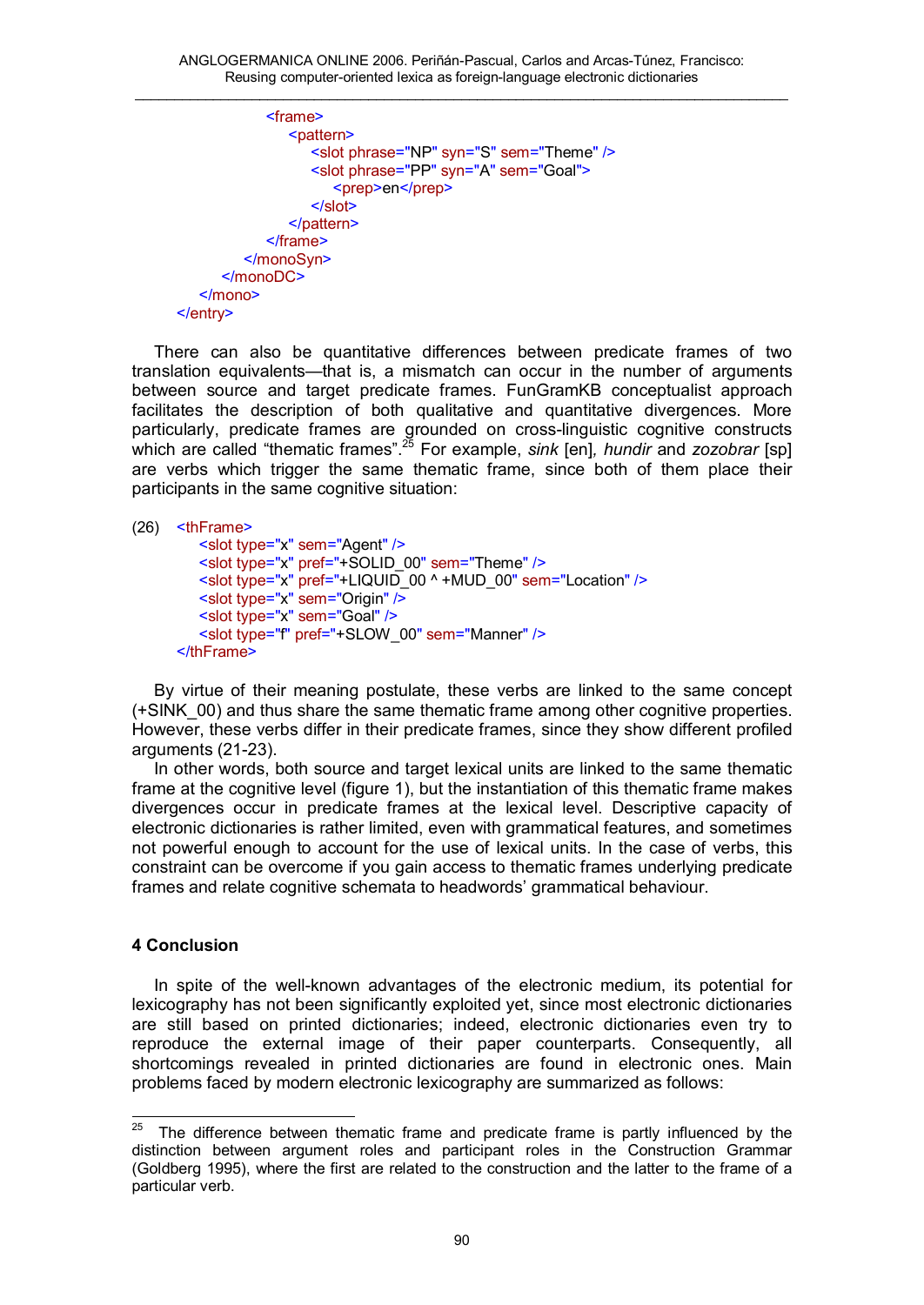- Dictionaries cannot adapt themselves to users' profiles, so lexicographical resources should be more adaptive.
- Dictionaries disregard users' production needs, so lexicographical resources should be more complete.
- Dictionaries make use of primitive querying systems, so lexicographical resources should be more efficient.

As an attempt to remedy all these defects, our proposal is intended to reuse an NLP knowledge base as a human-oriented electronic dictionary. To this respect, the main strengths of developing a web service which can employ FunGramKB are the adaptability of lexicographical data to users' profiles, the completeness and accuracy of grammatical information and the provision of an intelligent search engine.

## **References**

- Bensoussan, Marsha (1983): "Dictionaries and tests of EFL reading comprehension". *ELT Journal* 37 (4), 341-345.
- Bosque Muñoz, Ignacio (1999): "El nombre común". In: Bosque Muñoz, Ignacio and Demonte Barreto, Violeta (eds.) *Gramática Descriptiva de la Lengua Española*. Madrid: Espasa Calpe, 3-75.
- Castillo Carballo, M. Auxiliadora and García Platero, Juan Manuel (2003): "La lexicografía didáctica". In: Medina Guerra, Antonia M. (ed.) *Lexicografía Española*. Barcelona: Ariel, 333-351.
- De Schryver, Gilles-Maurice (2003): "Lexicographers' dreams in the electronicdictionary age". *International Journal of Lexicography* 16 (2), 143-199.
- Dorr, Bonnie J. (1994): "Machine translation divergences: a formal description and proposed solution". *Computational Linguistics* 20 (4), 597-633.
- Downing, Angela and Locke, Philip (1992): *A University Course in English Grammar*. London: Prentice Hall.
- EAGLES Lexicon Interest Group (1993): *EAGLES: Computational Lexicons Methodology Task*. EAGLES Document EAG-CLWG-METHOD/B. [\[http://www.ilc.cnr.it/EAGLES96/method/method.html\]](http://www.ilc.cnr.it/EAGLES96/method/method.html)
- EAGLES Lexicon Interest Group (1996a): *EAGLES: Synopsis and Comparison of Morphosyntactic Phenomena Encoded in Lexicons and Corpora. A Common Proposal and Applications to European Languages*. EAGLES Document EAG-CLWG-MORPHSYN/R.

[\[http://www.ilc.cnr.it/EAGLES96/morphsyn/morphsyn.html\]](http://www.ilc.cnr.it/EAGLES96/morphsyn/morphsyn.html)

- EAGLES Lexicon Interest Group (1996b): *EAGLES: Preliminary Recommendations on Subcategorisation*. EAGLES Document EAG-CLWG-SYNLEX/P. [\[http://www.ilc.cnr.it/EAGLES96/20synlex/synlex.html\]](http://www.ilc.cnr.it/EAGLES96/20synlex/synlex.html)
- EAGLES Lexicon Interest Group (1999): *EAGLES LE3-4244: Preliminary Recommendations on Lexical Semantic Encoding*. Final Report. [\[http://www.ilc.cnr.it/EAGLES96/EAGLESLE.PDF](http://www.ilc.cnr.it/EAGLES96/EAGLESLE.PDF)]
- Floridi, Luciano (1999): *Philosophy and Computing: An Introduction*. London-New York: Routledge.
- Gelpí Arroyo, Cristina (2003): "El estado actual de la lexicografía: los nuevos diccionarios". In: Medina Guerra, Antonia M. (ed.) *Lexicografía Española*. Barcelona: Ariel, 307-328.
- Goldberg, Adele E. (1995): *Constructions: A Construction Grammar Approach to Argument Structure*. Chicago: University of Chicago Press.
- Hernández, Humberto (2000): "Últimas tendencias en la lexicografía didáctica". In: Ruhstaller, Stefan and Prado Aragonés, Josefina (eds.) *Tendencias en la Investigación Lexicográfica del Español: El Diccionario como Objeto de Estudio*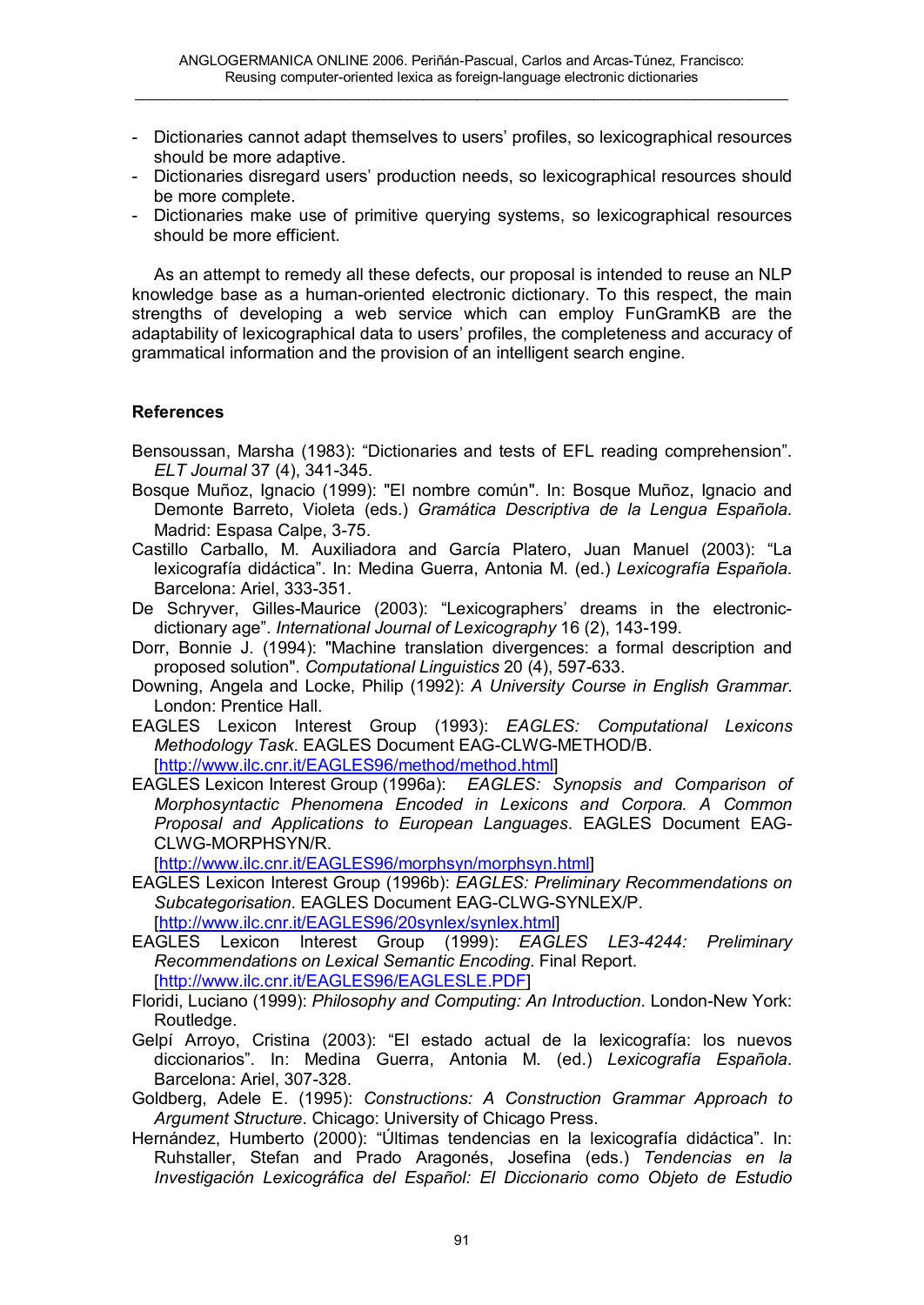*Lingüístico y Didáctico*. Huelva: Universidad de Huelva, 101-116.

- Koren, Shira (1997): "Quality versus convenience: comparison of modern dictionaries from the researcher's, teacher's and learner's points of view". *TESL-EJ* 2 (3). [\[http://tesl-ej.org/ej07/a2.html](http://tesl-ej.org/ej07/a2.html)]
- Laufer, Batia and Hadar, Linor (1997): "Assessing the effectiveness of monolingual, bilingual, and 'bilingualized' dictionaries in the comprehension and production of new words". *The Modern Language Journal* 81 (2), 189-196.
- Laufer, Batia and Kimmel, Michal (1997): "Bilingualized dictionaries: how learners really use them". *System* 25 (3), 361-369.
- Laufer, Batia and Melamed, Linor (1994): "Monolingual, bilingual and 'bilingualised' dictionaries: which are more effective, for what and for whom?" In: Martin, W., Meijs, W., Moerland, M., ten Pas, E., van Sterkenburg, P. and Vossen, P. (eds.) *The 6th Euralex International Congress on Lexicography*. Amsterdam. 565-576.
- Lenci, Alessandro (2000): "Building an ontology for the lexicon: semantic types and word meaning". *Workshop on Ontology-Based Interpretation of Noun Phrases*, Kolding-Denmark.
- Lieske, Christian, McCormick, Susan and Thurmair, Gregor (2001): "The Open Lexicon Interchange Format (OLIF) comes of age". *Machine Translation Summit VIII: Machine Translation in the Information Age*. Santiago de Compostela. 211-216.
- Lyons, John (1968): *Introduction to Theoretical Linguistics*. Cambridge: Cambridge University Press.
- McCormick, Susan (2002): *The Structure and Content of the Body of an OLIF v.2.0/2.1*. The OLIF2 Consortium.

[\[http://www.olif.net/documents/NewOLIFstruct&content.pdf\]](http://www.olif.net/documents/NewOLIFstruct&content.pdf)

- McCormick, Susan, Lieske, Christian and Culum, Alexander (2004): *OLIF v.2: A Flexible Language Data Standard*. The OLIF2 Consortium. [\[http://www.olif.net/documents/OLIF\\_Term\\_Journal.pdf](http://www.olif.net/documents/OLIF_Term_Journal.pdf)]
- Moreno Fernández, Francisco (2000): "Diccionarios para el aprendizaje de lenguas extranjeras". In: Ruhstaller, Stefan and Prado Aragonés, Josefina (eds.) *Tendencias en la Investigación Lexicográfica del Español: El Diccionario como Objeto de Estudio Lingüístico y Didáctico*. Huelva: Universidad de Huelva, 151-170.
- Nesi, Hilary (1998): "Dictionaries on computer: how different markets have created different products". *Symposium on Language Learning and Computers*, Chemnitz University of Technology.

[\[http://www.tu-chemnitz.de/phil/english/chairs/linguist/real/independent/llc/](http://www.tu-chemnitz.de/phil/english/chairs/linguist/real/independent/llc/) Conference1998/Papers/Nesi.htm]

Perry, Brian C. (1997): "Electronic learners' dictionaries (ELDs): an overview of recent developments". *CALL Electronic Journal* 1 (2).

[\[http://www.jaltcall.org/cjo/5\\_98/call\\_EJ/Perry.html\]](http://www.jaltcall.org/cjo/5_98/call_EJ/Perry.html)

- Piotrowski, Tadeusz (1989): "Monolingual and bilingual dictionaries: fundamental differences". In: Tickoo, Makhan L. (ed.) *Learners' Dictionaries: State of the Art*. SEAMEO Regional Language Centre, Singapore, 72-83.
- Porto Dapena, José Álvaro (2002): *Manual de Técnica Lexicográfica*. Madrid: Arco.
- Roberts, Roda P. (1997): "Using dictionaries efficiently". *38th Annual Conference of the American Translators Association*. Washington: American Translators Association, 283-296.
- Robertson, John S. and Turley, Jeffrey S. (2003): "A Peircean analysis of the American-Spanish clitic pronoun system". *Semiotica* 145 (1), 21-70.
- Stein, Gabriele (1989): "Recent development in EFL dictionaries". In: Tickoo, Makhan L. (ed.) *Learners' Dictionaries: State of the Art*. SEAMEO Regional Language Centre, Singapore, 10-41.
- Stein, Gabriele (1990): "From the bilingual to the monolingual dictionary". In: Magay, Tamás and Zigány, Judit (eds.) *BudaLEX '88*. Budapest: Akadémiai Kiadó, 401-407.
- Underwood, Nancy and Navarretta, Costanza (1997): "Towards a standard for the creation of lexica". Center for Sprogteknologi, Copenhagen.